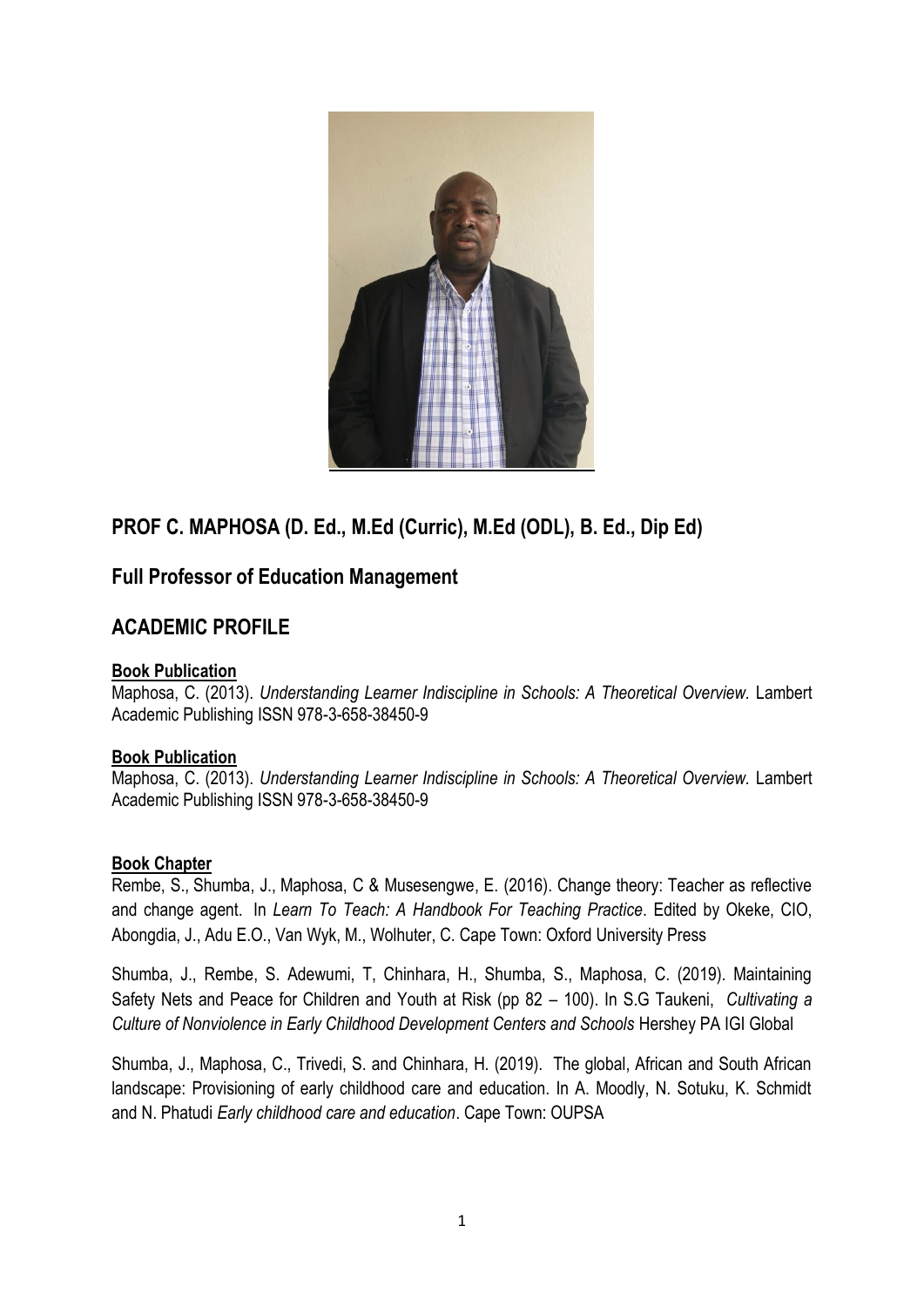Bhebhe, S. Maphosa, C. (2020). An exploration of online assessment in institutions of higher learning. In Ljupka Naumovska (Ed.), The Impact of COVID19 on the International Education System (pp.176- 187).

Linake, M., Maphosa, C. & Mthethwa-Kunene, K.E. (2021). The Synergy between Paradigms and Research Approaches. In E. Adu & C. Okeke *Fundamentals of Research in Humanities, Social Sciences and Science Education*. Pretoria: Van Schaik

Bhebhe, S. Maphosa, C. (2021). Supervision of student teachers on teaching practice**.** In E. A. Alademerin, A. F. Tsikati M. Ngcobo *The Teaching Practice Handbook for Higher Education Institutions in Eswatini*. (in press)

#### **Editorial Work**

Guest Editor for a special issue of the *International Journal of Education Sciences* 6 (1) 2014 titled Academic Development Practices in South African Universities

Guest Editor for a special issue of the *Journal of Communication* 7 (1) 2016 titled Communicating Academic Development Practices in South African Universities.

Consulting Editor *Progressio* Journal – UNISA

Editorial Board Member *African Journal of Special and Inclusive Education*

**Journal articles published in peer reviewed and accredited scientific journals [https://scholar.google.com/scholar?hl=en&as\\_sdt=0%2C5&q=cosmas+maphosa&oq=cosmas](https://scholar.google.com/scholar?hl=en&as_sdt=0%2C5&q=cosmas+maphosa&oq=cosmas) <https://orcid.org/0000-0003-4104-1880>**

#### **Journal articles published in peer reviewed and accredited scientific journals**

- 1. Mthethwa-Kunene, K. E., Rugube, T. & Maphosa, C. (2022). Rethinking Pedagogy: Interrogating Ways of Promoting Deeper Learning in Higher Education. *European Journal of Interactive Multimedia and Education,* 3(1), 1 – 6.
- 2. Maphosa, C., Van Den Berg, G. & Mudau, P. K. (2021). Assessment of the perceived usefulness of mobile phone technology for communication in learning by distance education students in a ruralbased university. *African Perspectives of Research in Teaching & Learning*, 5(2), 45 – 61.
- 3. Maphosa, C., Rugube, T., Mthethwa-Kunene, K. E. & Dlamini, P. (2021). Interrogating factors affecting the choice and utilisation of online learning technologies for a higher education institution. *Advances in Social Sciences Research Journal,* 8(9), 278 – 288.
- 4. Dlamini, P., Rugube, T., Mthethwa-Kunene, K. E. & Maphosa, C. (2021). Developing a sustainable student support services framework for a distance learning institution. *International Journal of Education and Research*, 9(4), 49 – 64.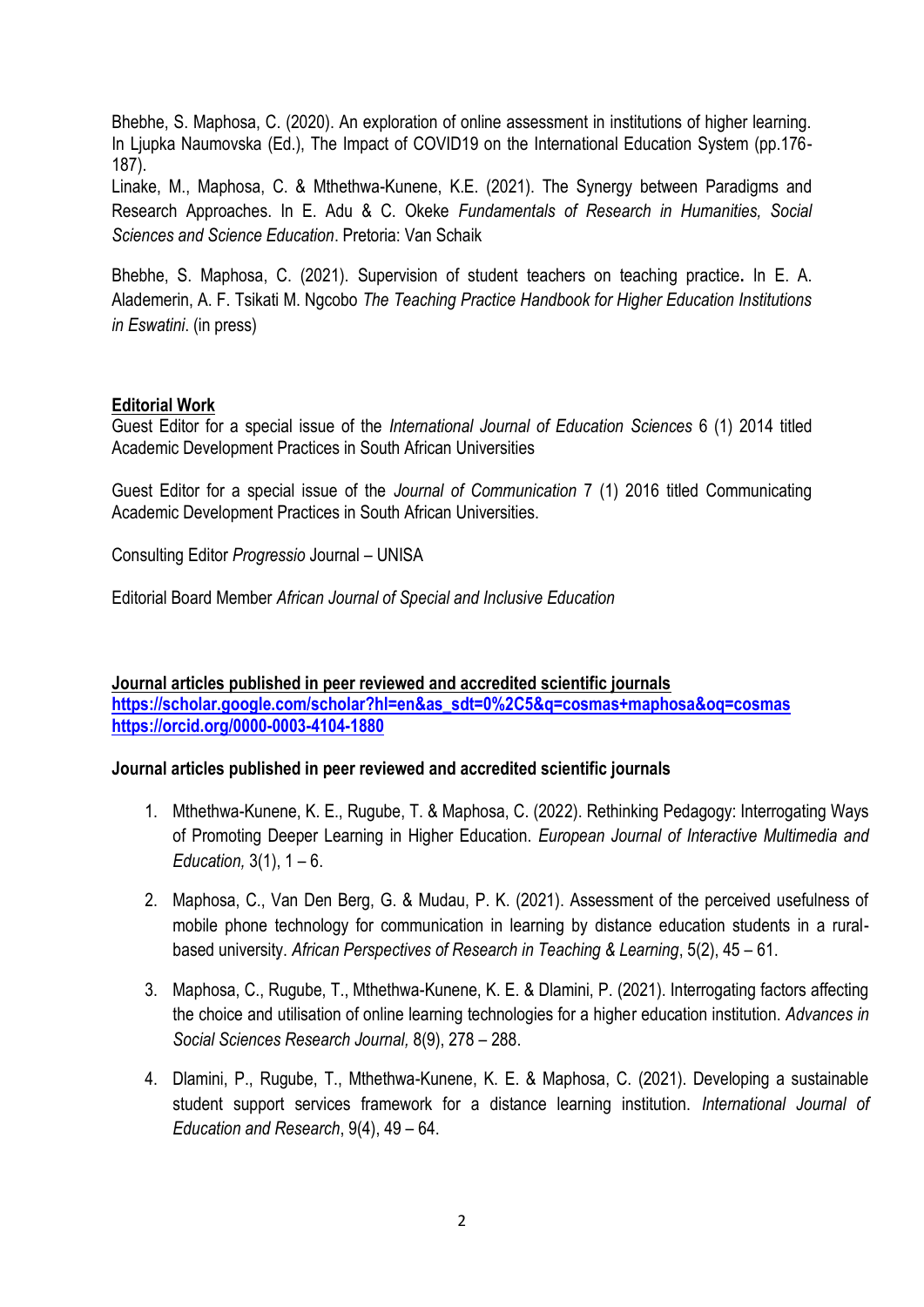- 5. Rugube, T., Mthethwa-Kunene, K. E. & Maphosa, C. (2020). Promoting interactivity in online learning towards the achievement of high-quality online learning outcomes. *European Journal of Open Education and E-learning Studies*, 5 (2), 120 – 133.
- 6. Mthethwa-Kunene, K. E., Rugube, T. & Maphosa, C. (2020). Creating students" communities of Inquiry (COI) in online learning using the Moodle LMS. *Journal of Education and Practice*, 11 (30), 143 – 150.
- 7. Maphosa, C., Rugube, T. & Mthethwa-Kunene, K. E. & (2020). Quality assuring online-learning using the Commonwealth-of Learning Regional Community of Practice for Quality Assurance guidelines. *US-China Education Review,* 10 (5), 201 - 211.
- 8. Rugube, T., Mthethwa-Kunene, K. E. & Maphosa, C. (2020). Prospects of Harnessing Technology for E-Learning in Higher Education in the Kingdom of Eswatini. *Journal of Social Science and Humanities,*  $3(6)$ : 1 – 9.
- 9. Maphosa, C. & Bhebhe, S. (2020). Interrogating the Concept "Openness" In Open Distance Learning (ODL). *European Journal of Open Education and E-learning Studies,* 5 (2), 16 – 29.
- 10. Chipfiko, J. & Maphosa, C. (2020). Interrogating complementarity in the implementation of School-Based Assessment in South African schools. *International Journal of Research and Review,* 7(8), 413  $-424.$
- 11. Bhebhe, S. & Maphosa, C. (2020). Examining the learning habits of distance education learners in one Southern African university. *Asian Journal of Distance Education*, 15(1), 257-268.
- 12. Mthethwa-Kunene, K.E. & Maphosa, C. (2020). An Analysis of Factors Affecting Utilisation of Moodle Learning Management System by Open and Distance Learning Students at the University of Eswatini, *American Journal of Social Sciences and Humanities,* 5 (1), 17-32.
- 13. Rudhumbu, N. Du Plessis, E. & Maphosa, C. (2020). Challenges and opportunities for women entrepreneurs in Botswana: Revisiting the role of entrepreneurship education, *Journal of International Education in Business,* 13 (2), 183 – 201.
- 14. Chipfiko, J. & Maphosa, C. (2019). Views of teachers, parents and learners of the role of School-Based Assessment in the learning and teaching process. *African Perspectives of Research in Teaching and Learning,* 3(1), 4 – 21.
- 15. Esampally, C. Maphosa, C., Mthethwa-Kunene, E. K. & Shezi, S. C. (2019). Entrepreneurship Training through Open Distance and eLearning at the Institute of Distance Education, University of Eswatini. *Journal of Economics and Finance,* 4 (3), 9 – 18.
- 16. Mafugu, T. & Maphosa, C. (2019). Training, monitoring and support given to key role players in the School Nutrition Programme: A quantitative approach. *Journal of Economics and Finance,* 4 (1), 9 – 21.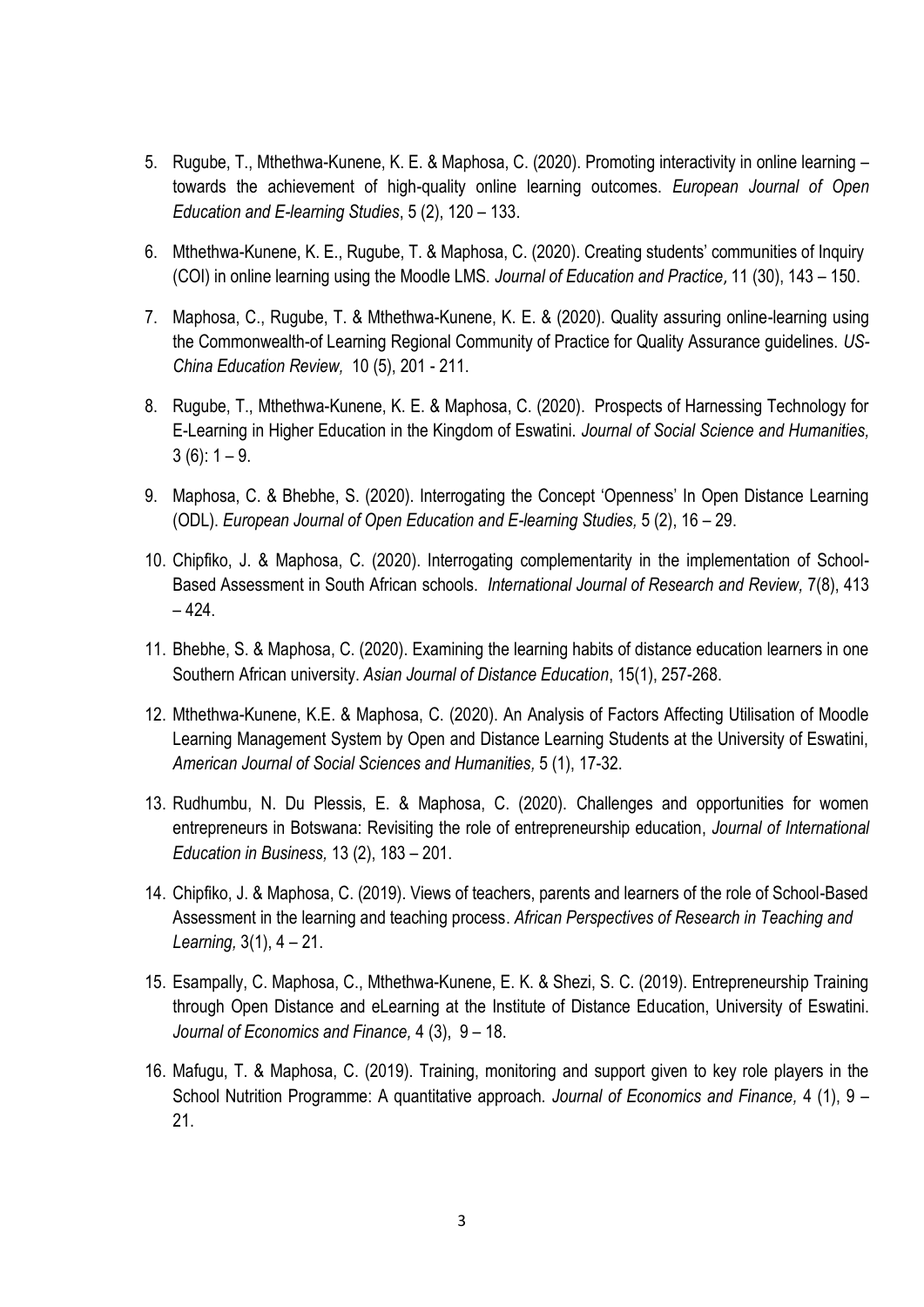- 17. Maphosa, C., Bhebhe, S. & Rugube, T. (2019). Interrogating the Art of Developing Self-Learning Material for Open and Distance Learning (ODL) Students. *International Journal of Innovative Research and Development*, 8 (6), 191 – 199.
- 18. Maphosa, C. & Bhebhe, S. (2019). Digital literacy: a must for open distance and e-learning (ODeL) students. *European Journal of Education Studies* 5 (10), 186 – 199.
- 19. Bhebhe, S. & Maphosa, C. (2018). Integrating Information and Communication Technologies in instructional delivery in Eswatini schools. *International Journal of Informatics, Technology & Computers* 1 (1), 139 – 149.
- 20. Mathwasa, J. & Maphosa, C. (2018). Factors Hindering Men"s Capabilities to Actively Participate in the Early Social Development of Children: A Qualitative Approach. *Anthropologist,* 32(1-3), 58 – 69.
- 21. Mafugu, T. & Maphosa, C. (2018). "How are role-players in the school nutrition programme trained, monitored and supported?" A qualitative analysis. *International Journal* of Food & Nutrition, 1(1), 1 – 19.
- 22. Bhebhe, S. & Maphosa, C. (2018). Teachers' perceptions of music education in Swaziland primary schools. *International Journal of Humanities and Social Studies,* 6(7), 164 – 171.
- 23. Tanga, M.N. & Maphosa, C. (2018). Academic hurdles facing undergraduate students at one South African university. *Research in Higher Education Journal*, 35, 1 – 15.
- 24. Zendah, K. & Maphosa, C. (2018). Exploring school-based stakeholder support for teachers in the promotion of child-friendly school environments. *International Journal of Innovative Research & Development, 7*(6), 162 – 171.
- 25. Dandira, T. & Maphosa, C. (2018). Exploring factors hindering workplace learning for Clothing Fashion Design students at one University Of Technology in Zimbabwe, *International Journal of Costume and Fashion,* 18 (1), 61 – 77.
- 26. Tanga, M.N. & Maphosa, C. (2018). Socio-economic Background and Students" Poor Academic Performance in South African Universities. *Anthropologist*, 33(1-3), 27-37.
- 27. Zendah, K. & Maphosa, C. (2018). Examining teachers" understanding of child-friendly school environments concept: Implications for child safety in Zimbabwean schools, *Gender & Behaviour* 16 (1), 11113 – 11138.
- 28. Tanga, M.N. & Maphosa, C. (2018). Exploring the recruitment and training of peer facilitators in a South African university. *International Journal of Educational Development,* 61, 196 – 203.
- 29. Akaadom, B. W. & Maphosa, C. (2018). Resource management and utilisation in the training of preservice teachers for technology integration in teaching in selected colleges of Education in Ghana. *PJMS,* 74 (1/1), 31 – 47.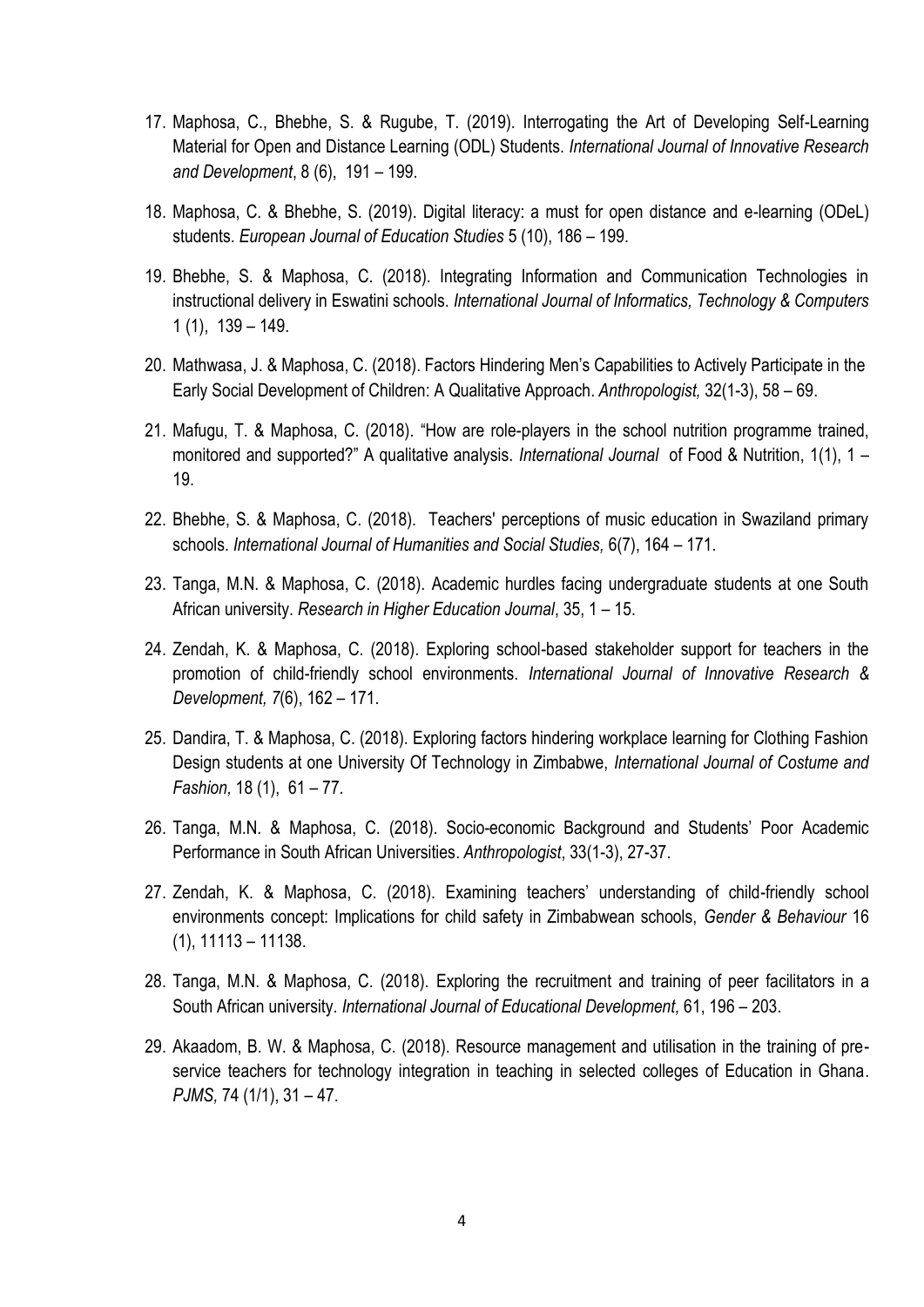- 30. Tangwe, M.N. & Maphosa, C. (2017). Exploring the role of peer mentoring programmes in assisting first year undergraduate students" deal with academic challenges in a South African University. *PJMS,*  73 (12/2), 105 – 120.
- 31. Mwanza, A.L.D, Moyo, G., Maphosa, C. (2017). Reflective Mentoring Schools: Toward A New Design Feature For Assuring The Quality Of The Initial Primary Teacher Education Programme In Malawi. *Journal of Social Sciences*, 8 (4), 310 - 335.
- 32. Mwanza, A.L.D, Moyo, G., Maphosa, C. (2017). Re-inventing a model of practices fit-for-purpose and fit-of-purpose of a mentoring programme in an initial primary teacher education mentoring programme in Malawi. *Dirasat Educational Sciences,* 44(4), 359 -377.
- 33. Mafugu, T. & Maphosa, C. (2017). A nutritional assessment of teachers in one education district in Zimbabwe. *African Journal of Hospitality, Tourism and Leisure,* 6 (2), 1 – 22.
- *34.* Marhaya, L., Malatji, K.S. & Maphosa, C. (2017). Participants" reflection on Writing Retreats held by a Teaching and Learning Centre in a higher education institution: Implications for improved Scholarship of Teaching and Learning. *African Perspectives of Research in Teaching and Learning*, 1 (1), 54 – 69.
- 35. Dandira, T., Maphosa, C. & Nsubuga, Y. (2017). Students" workplace learning experiences: How do Clothing Fashion Design students apply knowledge and skills gained at university to the workplace? *African Journal of Hospitality, Tourism and Leisure.* 6 (1), 1 – 15.
- 36. Mwanza, A. Moyo, G., Maphosa, C. (2017). Ethical behaviours of student teachers" mentors in forced same-gender and cross-gender matches in a Malawian Initial Primary Teacher Education Programme: Implications for mentor selection and development *Africa Education Review 14* (3-4), 67 – 92.
- 37. Shumba, J., Maphosa, C., Rembe, S., Okeke, C.I.O & Drake, M.L. (2016). Teacher work- related stress in Early Childhood Education: Some coping strategies. *Journal of Psychology*, 7 (2), 150 – 158.
- 38. Mtsi, N., Maphosa, C. & Moyo, G. (2016). Exploring educators" preparedness to teach Natural Sciences at the senior phase of South African secondary schools. *Journal of Education Studies* 15 (2),  $108 - 135.$
- 39. Ndhlovu, N. & Maphosa, C. (2016). Understanding innovative measures employed by small to medium size independent hotels in managing business in the Harare central business district in Zimbabwe *Journal of Economics* 7 (2,3), 85 – 99.
- 40. Bhebhe, S. & Maphosa, C. (2016). Examining teachers" computer literacy and utilisation of ICTs in teaching and learning at primary school level *Journal of Communication* 7 (2), 231 – 240.
- 41. Malatji, K.S. Maphosa, C., Mavuso M.P (2016). The views of School Management Teams on selfreflection practices: Towards fulfilling management functions *International Journal of Educational Sciences* 14 (1,2), 55 – 68.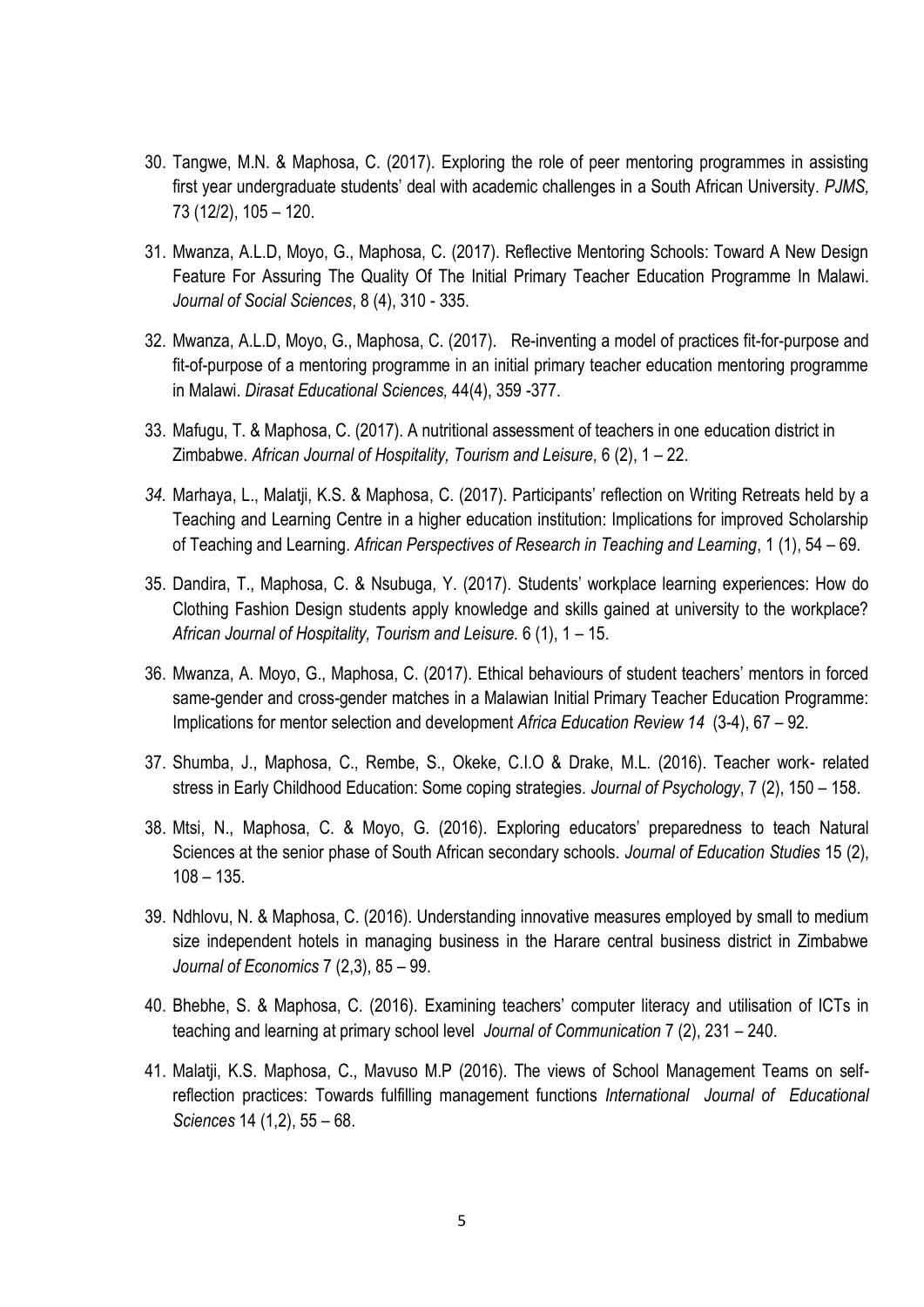- 42. Maphosa, C. & Wadesango, N. (2016). Exploring student-specific factors affecting PhD theses completion. *Journal of Communication* 7 (1), 118 – 126.
- 43. Mtsi, N. & Maphosa, C. (2016). Challenges encountered in the teaching and learning of Natural Sciences in rural Schools in South Africa. *Journal of Social Sciences* 47(1): 58 – 67.
- 44. Mwanza, A. Moyo, G., Maphosa, C. (2016). Assuring the quality of mentoring in Malawi"s 1+1 Model of Initial Primary Teacher Education Programme: Implications for teacher development. *Journal of Communication* 7 (1), 53 – 64.
- 45. Malatji, K.S. Maphosa, C., Mavuso M.P (2016). School Management Teams" experiences of their participation in school management in primary schools of Mankweng Circuit in Limpopo province *International Journal of Educational Sciences* , 13(3): 276 – 284.
- 46. Malatji, K.S. & Maphosa, C. (2016). Recognition of prior learning practices in a South African institution of higher learning: implications for academic development *Journal of Communication* 7 (1), 134 – 141.
- 47. Bhebhe, S. & Maphosa, C. (2016). Examining staff members" views on staff retention practices in a public higher education *Journal of Sociology and Social Anthropology* 7(2): 84 – 91.
- 48. Rudhumbu, N., Mswazie, J. & Maphosa, C (2016). A model for planning and implementing curriculum change in private Higher education in Botswana. *European Journal of Training and Development Studies,* 3 (1), 1 – 22.
- 49. Maphosa. C. & Wadesango, N. (2016). Questioning "questioning": examining the use of questioning as an interactive teaching tool in higher education. *Journal of Communication,* 7 (1), 111 – 117.
- 50. Shumba, J., Rembe, S., Maphosa, C., Sotuku, N., Adu, E.O., Drake, M.L., Duku, N. & Okeke, C.I.O. (2016). Causes of work related teacher stress in early childhood development: a qualitative analysis. *Journal of Social Sciences,* 46(3): 214 – 223.
- 51. Maphosa, C., Netshifhefhe, L. & Nobongoza, V. (2016). Quality assuring teaching and learning processes for sustainable development in higher education: A critical appraisal. *Journal of Communication,* 7(1), 65 – 78.
- 52. Sikhwari, T.D., Maphosa, C., Masehela, M. & Ndebele, C. (2015). Exploring Student Views on Factors Affecting Academic Performance in a South African University. *International Journal of Education Sciences,* 10(3), 442 – 450.
- 53. Rudhumbu, N. & Maphosa, C. (2015). The mediating role of demographic characteristics on the role of academic middle managers in curriculum change in private higher education in Botswana. *Merit Journal of Education and Review,* 3 (12), 318 – 330.
- **54.** Mwanza, A. Moyo, G. & Maphosa, C. (2015).Redesigning the school mentoring environment for beginning mentors and headteachers in the 1+1 Initial Primary Teacher Education mode in Malawi: A Critical realism perspective. *Journal of Educational Studies,* 13(2), 151 – 175.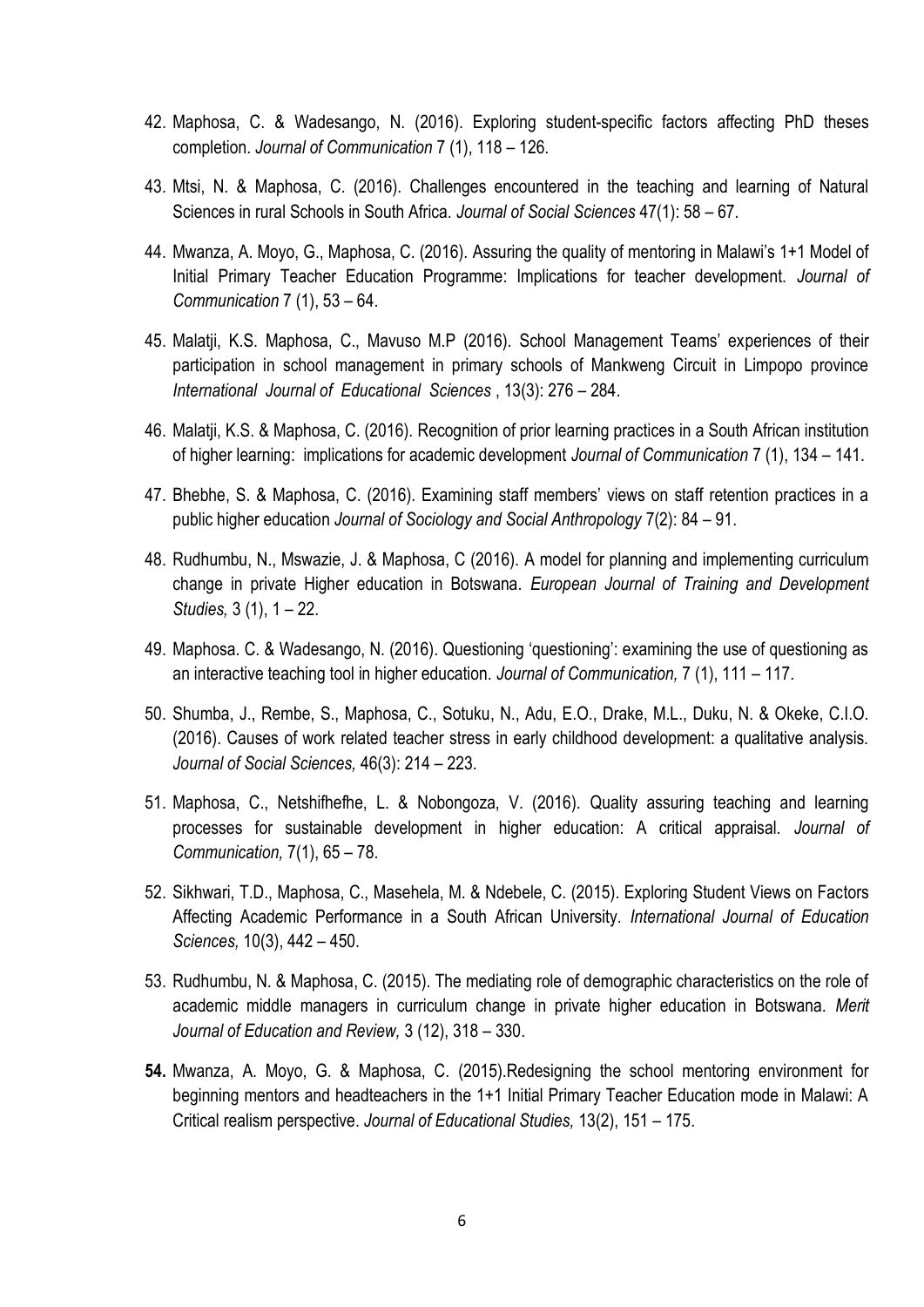- 55. Rudhumbu, N. & Maphosa, C. (2015). Academic middle managers" perceptions of their role in the planning of curriculum change in private higher education institutions in Botswana. *Journal of Social Sciences,* 45(3): 182 -189.
- **56.** Mwanza, A.L.D, Moyo, G. & Maphosa, C. (2015). Reconceptualizing the norms and standards of mentor selection in Malawi"s 1+1 Initial Primary Teacher Education Model: Implication for teacher development. *International Journal of Education Sciences,* 10(2): 256 - 268.
- **57.** Mwanza, A.L.D, Moyo, G. & Maphosa, C. (2015). Assessing the norms and standards of school mentors" Competences in the 1+1 Model of Initial Primary Teacher Education in Malawi: Implications for Mentor Development *International Journal of Education Sciences,* 9 (2), 111 – 120.
- **58.** Zikhali, J., Chauraya, E., Madzanire, D. & Maphosa, C. (2015). An Exploration of factors affecting students" studies in one selected university in Zimbabwe. *International Journal of Education Sciences,* 9 (2), 243 – 254.
- 59. Wadesango, N., Mutekwe, E., Ndofirepi, A., Maphosa, C. & Machingambi, S. (2015). Involvement of teachers in school-based decision making processes of choice of subjects. *International. Journal of Education Sciences*, 8 (3), 645 – 653.
- 60. Rudhumbu, N. & Maphosa, C. (2015). Talent management in private higher education institutions in Botswana. *Journal of Human Ecology,* 19(1-2), 21 – 32.
- 61. Nokwali, M. P., Mammen, K. J. & Maphosa, C. (2015). How is Technology Education Implemented in South African Schools? Views from Technology Education Learner. *International Journal of Education Sciences*, 8(3), 563 – 571.
- 62. Maphosa, C., Bhebhe, S. & Dziva, M. (2015). Interrogating the Significance of Professionalism and Professional Ethics in the Teaching Profession. *Journal of Sociology and Social Anthropology*, 6(2):  $263 - 272$ .
- 63. Mashau, T. & Maphosa, C. (2014). Facilitation of learning in the university: What really makes an effective university teacher? *Journal of Social Sciences*, 41(3), 403 – 413.
- 64. Mashau, S.T, Mutshaeni, H. N. & Maphosa, C. (2014). Overcoming learner diversity: a teacher education perspective in South Africa. *Journal of Social Sciences,* 41(3), 395 – 401.
- 65. Maphosa, C., Mashau, T (2014). Examining the ideal 21st century teacher-education Curriculum International. *Journal of Education Sciences*, 7 (2), 319 – 327.
- 66. Mudzielwana, N.P. & Maphosa, C. (2014). Trainee teachers" experiences of being observed teaching while on teaching practice: A case of a rural-based university in South Africa. *Mediterranean Journal of Social Sciences,* 5 (16), 393 – 402.
- 67. Kalenga, R.C., Fourie, E. & Maphosa, C. (2014). Replicating society"s discrimination of disadvantaged and marginalised groups: inclusive education and the power of the curriculum. *The Anthropologist,* 17(2), 523 – 532.
- 68. Maphosa, C. & Mudzielwana, N.P (2014). Designing a teaching and learning agenda in a University: Key considerations. *Journal of Sociology and Social anthropology,* 5(2), 161 -167.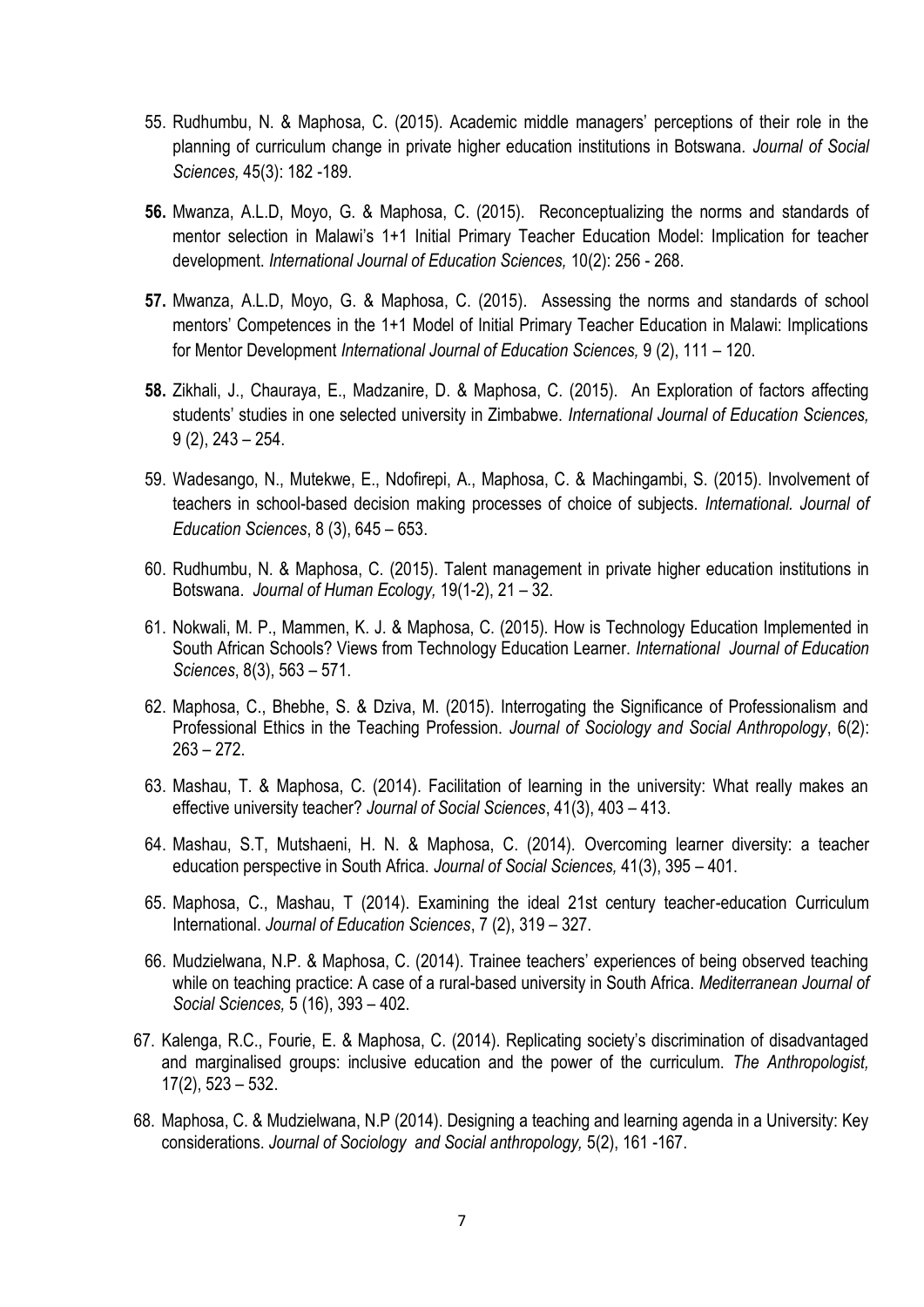- 69. Bhebhe, S., Dziva, M. & Maphosa, C. (2014). Towards a differentiated and vocational- oriented secondary school curriculum in Zimbabwe. *Mediterranean Journal of Social Sciences,* 5(7), 443 - 450
- 70. Dziva, M., Bhebhe, S. & Maphosa, C. (2014). Examining the significance and controversy of human rights education in developing countries. *Journal of Human Ecology,* 45(3), 197 – 206.
- 71. Maphosa, C., Mudzielwana, N.P. & Netshifhefhe, L. (2014). Curriculum development in South African higher education institutions: Key considerations. *Mediterranean Journal of Social Sciences,* 5(7), 355 - 366.
- 72. Ndebele, C. & Maphosa, C. (2014). Voices of educational developers on the enabling and constraining conditions in the uptake of professional development opportunities by academics at a South African university. *International Journal of Education Sciences,* 6(7), 169 – 182.
- 73. Chauraya E., Madzanire, D., Maphosa, C. & Zikhali, J. (2014). How do lecturers teach?: Students" assessment of lecturers" attributes in a selected university in Zimbabwe. *Mediterranean Journal of Social Sciences,* 5(7), 307 – 316.
- 74. Maphosa, C., Sikhwari, T.D., Ndebele, C. & Masehela, M. (2014). Interrogating Factors Affecting Students" Epistemological Access in a South African University. *The Anthropologist,* 17(2), 409 – 420.
- 75. Wadesango, N., Maphosa, C. & Moyo, G. (2014). An Academic Development Agenda for Postgraduate Research Students *Mediterranean Journal of Social Sciences* 5 (11), 49 – 56.
- 76. Toni, N., Maphosa, C. & Wadesango, N. (2014). Promoting the Interplay between Teaching and Research in the University and the Role of the Academic Developer. *Mediterranean Journal of Social Sciences,* 5 (11), 19 – 27.
- 77. Maphosa, C., Bhebhe, S. & Shumba, J. (2014). "What motivated them to become teachers?" An examination of trainee teachers" motives of training as teachers. *Mediterranean Journal of Social Sciences,* 5(7), 482 – 489.
- 78. Masehela, L., Ndebele, C., Sikhwari, T. & Maphosa, C. (2014). Mentors" reflections of a pilot mentoring programme in a South African university. *The Anthropologist*, 17(2), 367 – 376.
- 79. Maphosa C., Mudzielwana N. P. & Netshifhefhe L. (2014) Examining the significance of service learning in driving the purpose of a rural-based university in South Africa. *Mediterranean Journal of Social Sciences,* 5(16), 302 – 312.
- 80. Maphosa, C. & Ndebele, C. (2014). Interrogating the skill of introducing a lecture: Towards an interactive lecture method of instruction. *The Anthropologist,* 17(2), 543 - 550.
- 81. Maphosa, C., Bhebhe, S. & Shumba, J. (2014). Factors influencing trainee teachers" choice of schools on deployment after completion of training *Mediterranean Journal of Social Sciences,* 5  $(16)$ , 346 – 356.
- 82. Chifamba R. T., Shumba, J. & Maphosa, C. (2014). Examining the causes of the establishment of group lending schemes by women groups in Zimbabwe. *Mediterranean Journal of Social Sciences,* 5(16), 117 – 127.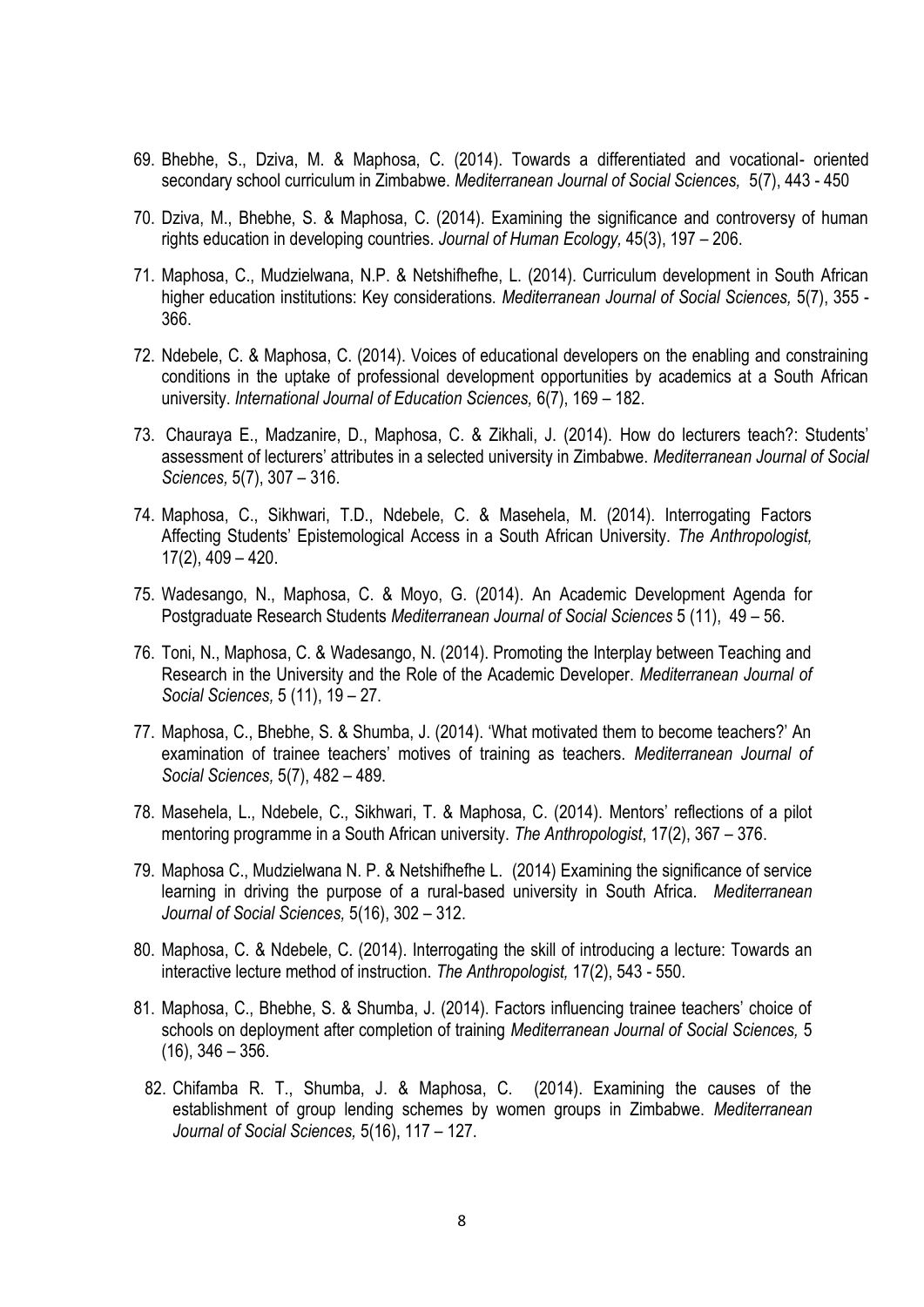- 83. Maphosa, C (2014). Towards a mainstream curriculum embedded student academic Development programme in South African universities. *International Journal of Educational Sciences,* 6 (1), 11 – 18.
- 84. Maphosa, C. & Mudzielwana, N.P (2014). Assessing the helpfulness of school-based mentors in the nurturing of student teachers" professional growth on teaching practice. *Mediterranean Journal of Social Sciences,* 5 (7), 402 – 410.
- 85. Maphosa, C. (2014). Examining cultural factors affecting academic developers in performing staff development functions in three universities in South Africa. *International Journal of Educational Sciences,* 6 (1), 95 – 101.
- 86. Nokwali, M.P., Mammen, K.J. & Maphosa, C. (2014). Assessing educators' views on the implementation of Technology Education in selected schools. *Mediterranean Journal of Social Sciences,* 5 (16), 463 – 472.
- 87. Maphosa, C. & Mudzielwana, N.P. (2014). Professionalization of teaching in universities: A compelling case. *International Journal of Educational Sciences* , 6 (1), 65 – 73.
- 88. Maphosa, C. & Maphosa, T. (2014). Unmasking remarriage practices of surviving spouses in the midst of the HIV/AIDS pandemic. *Mediterranean Journal of Social Sciences,* 5 (16), 601 – 608.
- 89. Maphosa, C. & Wadesango, N (2014). Interrogating the role of academic developers in the promotion of scholarly teaching and the scholarship of learning and teaching *International Journal of Educational Sciences* 6(1), 75 – 83.
- 90. Madzanire, D., Maphosa, C., Zikhali, J. & Chauraya E. (2014). Interrogating students" engagement in academic work in a selected university in Zimbabwe *Mediterranean Journal of Social Sciences* 5(16), 247 – 255.
- 91. Ndofirepi, A.P., Wadesango, N., Machingambi, S. Maphosa, C. & Mutekwe, E. (2013). Can a philosophy for children programme empower the 21st century child in Africa? *Studies in Tribes and Tribals,* 11(2), 179 – 193.
- 92. Mutekwe, E., Maphosa, C., Machingambi, S., Ndofirepi, A.P. & Wadesango, N (2013). Exploring the teachers" role in the social construction of gender through the hidden curriculum and pedagogy: a case of Zimbabwe. *Journal of Social Sciences,* 37(3), 307- 318.
- 93. Mudzielwana, N.P & Maphosa, C. (2013). The Influence of context in the South African Higher Education system: A social realist critique. *Journal of Sociology and Social Anthropologist,* 4(3), 175 -181.
- 94. Maphosa, C., Zikhali. J., Chauraya, E. & Madzanire, D. (2013). Students" perceptions of the utility of pedagogical approaches used by lecturers in selected faculties at a Zimbabwean University. *Journal of Social Sciences,* 36 (2), 113 – 122.
- 95. Maphosa, C., Mutekwe, E., Machingambi, S., Wadesango, N. & Ndofirepi, A. (2013). School clusters in Zimbabwe: What issues do clusters tackle? *International Journal of Educational Sciences,* 5(3), 293 – 300.
- 96. Machingambi, S., Maphosa, C., Ndofirepi, A., Mutekwe, E. & Wadesango, N. (2013). Perceived challenges of implementing the Performance Management System in Zimbabwe *Journal of Social Sciences,* 35(3), 263 – 271.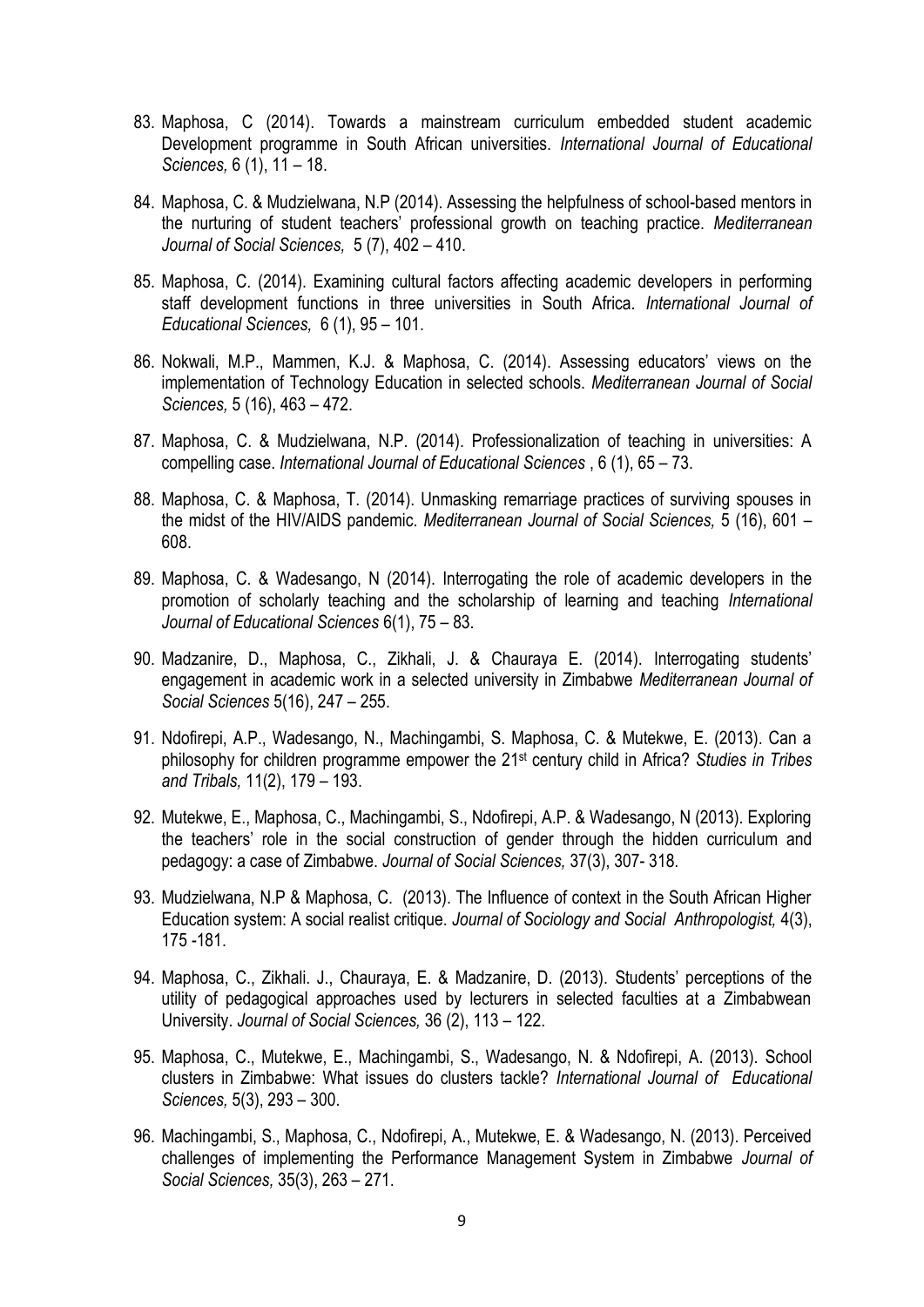- 97. Ndebele, C. & Maphosa, C. (2013). Promoting active learning in large class university teaching: prospects and challenges. *Journal of Social Sciences,* 35(3), 251 – 262.
- 98. Ndofirepi, A., Wadesango, N., Machingambi, S., Maphosa, C. & Mutekwe, E (2013). Philosophy for children: A possible starting point for democratic citizenship in Africa? *The Anthropologist,*  15(2), 167 – 175.
- 99. Ndebele, C. & Maphosa, C. (2013). Exploring the assessment terrain in higher education: possibilities and threats: a concept paper. *Journal of Social Sciences,* 35(2), 149 – 158.
- 100. Mutekwe, E., Ndofirepi A, Maphosa C, et al (2013). A SWOT analysis of the rise and pedagogical implications of the social constructivist epistemology in education practice *The Anthropologist,* 15(1), 53 – 65.
- 101. Kariyana, I., Maphosa, C. & Mapuranga, B. (2013). Towards a holistic curriculum: how significant is learners" participation in co-curricular activities *Journal of Social Sciences,* 35(2),  $159 - 167$ .
- 102. Maphosa, C. & Kalenga RC (2012). Displacing or depressing the lecture system: towards a transformative model of instruction for the 21st century university. *The Anthropologist,* 14(6), 555 – 563.
- 103. Chinamasa, E. & Maphosa, C. (2012). Technological andragogy: a case of computer application skills development by masters students at a university of technology in Zimbabwe. *Journal of Social Sciences,* 33(3), 315 – 322.
- 104. Machingambi, S., Maphosa, C et al (2012). To what extent is testing a barometer for educational quality? Unveiling the intended and unintended consequences of high-stakes testing on student learning. *International Journal of Education Sciences,* 4(3), 243 - 248.
- 105. Maphosa, C. Mutekwe, E et al (2012). Teacher accountability in South African public schools: a call for professionalism from teachers. *The Anthropologist,* 14(6), 545-553.
- 106. Kariyana, I., Maphosa, C. & Mapuranga, B. (2012). The Influence of learners" participation in school co-curricular activities on academic performance assessment of teachers' performance. *Journal of Social Sciences,* 33(2), 137 – 146.
- 107. Wadesango, N., Maphosa, C. et al (2012). Impediments embedding decentralization of teacher recruitment practices to communities in Zimbabwe. *The Anthropologist,* 14(6), 527 – 537.
- 108. Maphosa, C. & Mutopa, S. (2012). Teachers" awareness of their role in planning and implementing school-based curriculum innovation. *The Anthropologist,* 14(2), 99 – 106.
- 109. Shumba, A., Shumba, J. & Maphosa, C. (2012). Mentorship of student teachers on teaching practice: Perceptions of teacher mentors in Zimbabwean schools. *Journal of New Generation Sciences,* 10(1), 148 -169.
- 110. Mutekwe, E., Modiba, M & Maphosa, C. (2012). Female students" perceptions of gender and academic achievement: A case of sixth form girls in Zimbabwean schools. *Journal of Social Sciences,* 32(1), 111 – 120.
- 111. Zikhali, J & Maphosa, C. (2012). Towards gender equality at the workplace: how male lecturers view their female counterparts. *Journal of Social Sciences,* 31(2), 219 – 227.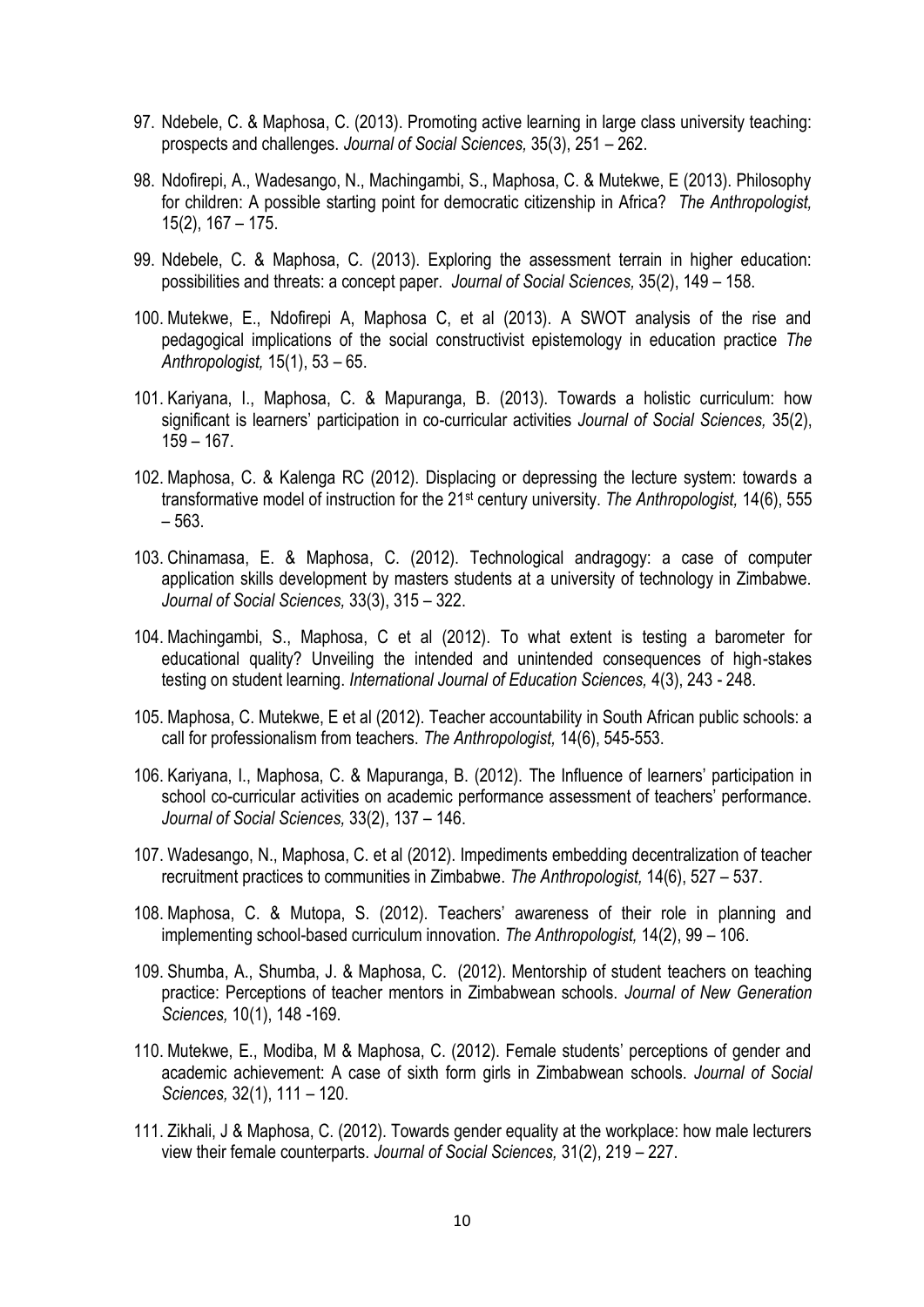- 112. Munikwa, J., Mutopa, S & Maphosa, C. (2012). Assessing traditional leaders as counsellors" level of preparedness to offer counseling to parasuicide victims in rural Zimbabwe. *Journal of Human Ecology,* 39(2), 195 – 204.
- 113. Zikhali, J & Maphosa, C. (2012). Exploring college students" attitudes towards female lecturers" competence in Teacher Education Colleges in Masvingo Province, Zimbabwe *The Anthropologist,* 14(5), 393 – 399.
- 114. Chinamasa, E., Maphosa, C., Mavuru, L. & Tarambawamwe, P. (2011). Examinations cheating: Exploring strategies and contributing factors in five universities in Zimbabwe *Journal of Innovative Research in Education,* 1(1), 86 – 101.
- 115. Maphosa, C. & Mammen, K.J. (2011). Disciplinary measures used in South African Schools: How do learners view their effectiveness? *Journal of Social Sciences,* 29(2), 133 – 141.
- 116. Munikwa, J., Mutopa, S. & Maphosa, C. (2012). The nature and causes of parasuicide cases handled by traditional leaders in Hurungwe district in Zimbabwe. *Journal of Human Ecology,* 37 (2), 93 -102.
- 117. Maphosa, C. (2011). Learners" perceptions of possible approaches to curb learner indiscipline in South African schools. *The Anthropologist,* 13(4), 241 – 248.
- 118. Maphosa, C. & Mammen, K.J (2011). Learners" views on the effects of disciplinary measures used in South African schools. *Journal of Social Sciences,* 28 (3), 153 – 160.
- 119. Maphosa. C. (2011). Discipline versus punishment. Which way for educators in South African Schools? *International Journal of New Trends in Education,* 2 (4), 76 – 87
- 120. Maphosa, C. & Mammen, K.J (2011). Maintaining discipline: Just how do teachers operate in South African schools? *Journal of Social Sciences,* 29(3), 213 – 222.
- 121. Mutekwe, E., Modiba, M. & Maphosa, C. (2011). Factors affecting female students career choices and aspirations: The Zimbabwean example. *Journal of Social Sciences,* 29(2), 133 – 141.
- 122. Maphosa, C. & Mammen K.J (2011). How chaotic and unmanageable classrooms have become: Insights into prevalent forms of learner indiscipline in South African schools. *The Anthropologist,* 13(3), 185 – 193.
- 123. Sibanda, J., Mutopa, S. & Maphosa, C. (2011). Teachers" perceptions of lesson observations by school heads in Zimbabwean primary schools. *Journal of Social Sciences,* 28(1), 21 – 28.
- 124. Maphosa, C. & Shumba, A. (2010). Educators" disciplinary capabilities after the banning of corporal punishment in South African schools. *South African Journal of Education,* 30(3), 387 - 399.
- 125. Chireshe, R., Jadezweni, J., Cekiso, M. & Maphosa, C. (2010). Poverty: narratives and experiences of street children in Mthatha, Eastern Cape, South Africa. *Journal of Psychology in Africa,* 20(2), 199 - 202.
- 126. Maphosa, C., Chinamasa, E. & Mubika, A.K. (2010). Zimbabwe Open University students" perceptions on tutor-marked assignments in Mashonaland West Region. *Zimbabwe International Journal of Open and Distance Education* 1(1), 17 – 29.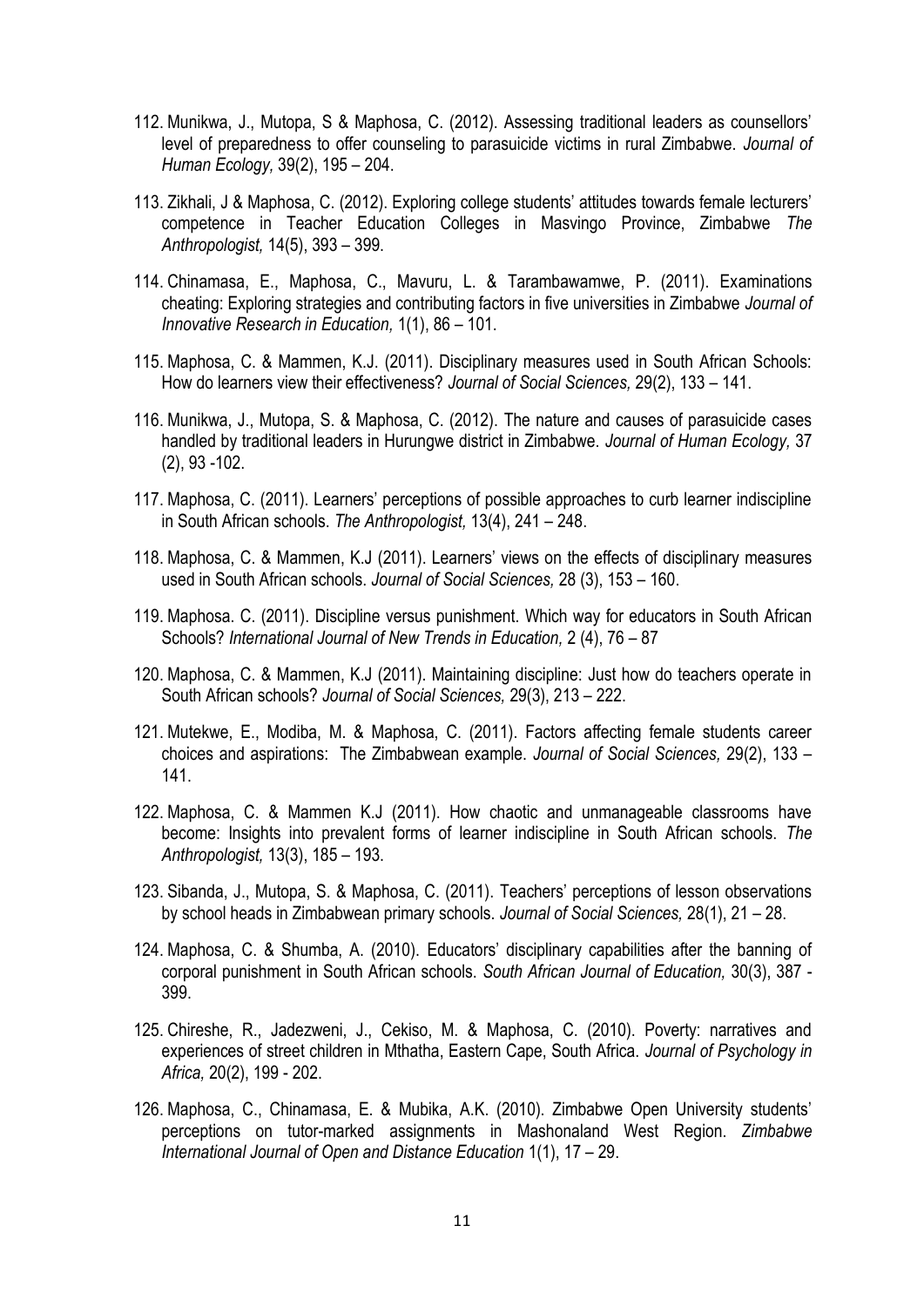- 127. Banda, W., Shumba, A., Maphosa, C. & Shumba, J. (2010). Financial management in Zimbabwean non-government schools: are school heads left to fumble in the darkness. *Journal of Educational Studies*, 19 (1), 139 - 155.
- 128. Maphosa, C. & Mubika, A. (2008). Clusters" influence on teachers" curriculum practice in Zimbabwean schools: issues and challenges. *Journal of Educational Studies,* 7(1), 105 – 118.
- 129. Maphosa, C., Shumba, A., Banda, W. & Shumba, J. (2008). The effects of orphans" psychosocial problems on academic pursuits in Zimbabwe. *Nigerian Journal of Guidance and Counselling*, 12, 1 – 15.
- 130. Shumba, A., Maphosa, C., et al. (2008). Pupils" perceptions of sexual abuse by teachers in Zimbabwean schools: issues and challenges. *Journal of Psychology in Africa,* 18 (2), 279 - 282.
- 131. Maphosa, C., Shumba, A & Shumba, J. (2007). Mentorship for students on teaching practice in Zimbabwe: Are student teachers getting a raw deal*? South African Journal of Higher Education,*  21(2) 296 – 307.
- 132. Maphosa, C., Shumba, J., Chinamasa, E & Mubika, A. (2007). School staff development meetings: mere talk shows or effective for curriculum trouble shootings? *Further and Higher Education Review,* 1, 73 - 81.
- 133. Shumba, J, Maphosa, C. & Shumba, A. (2007). Curriculum decision-making decentralization policy in Zimbabwe: How far are students involved in deciding curriculum content? *African Education Revie*w, 5(1), 48 – 67.
- 134. Mutopa, S, Maphosa, C & Shumba, A. (2006). School management and teaching: the dilemma of teaching school heads in Zimbabwean secondary schools. *Journal of Educational Studies,* 5  $(2)$ , 146 – 154.

#### **CONFERENCE PAPERS PRESENTED**

- 1. Assessing the perceived usefulness of mobile phone technology for communication in learning by distance education students in a rural-based university. University of Eswatini International Conference on Education (UICE) - Virtual Conference, 3 - 5 August 2021, Kwaluseni, Eswatini.
- 2. Rethinking pedagogy: Interrogating ways of promoting deeper learning in higher education. DEASA 2020 Virtual Conference held on 2nd to 4th December 2020, Maputo, Mozambique.
- 3. An analysis of factors affecting utilisation of Moodle Learning Management System by Open and Distance Learning students at the University of Eswatini. Paper presented at the South Africa International Conference held at Manhattan Hotel, Pretoria from 16 - 19 September 2019
- 4. Teaching and Learning in a South African University: Are peer facilitators" strategies succeeding. Paper presented at UFH Research and Innovations Day, 23 October 2017, Alice Main Campus, SA
- 5. Examining Teachers" Understanding of Child-Friendly School Environments Concept: Implications for Child Safety in Zimbabwean Schools. Paper presented at UFH Research and Innovations Day, 23 October 2017, Alice Main Campus, SA.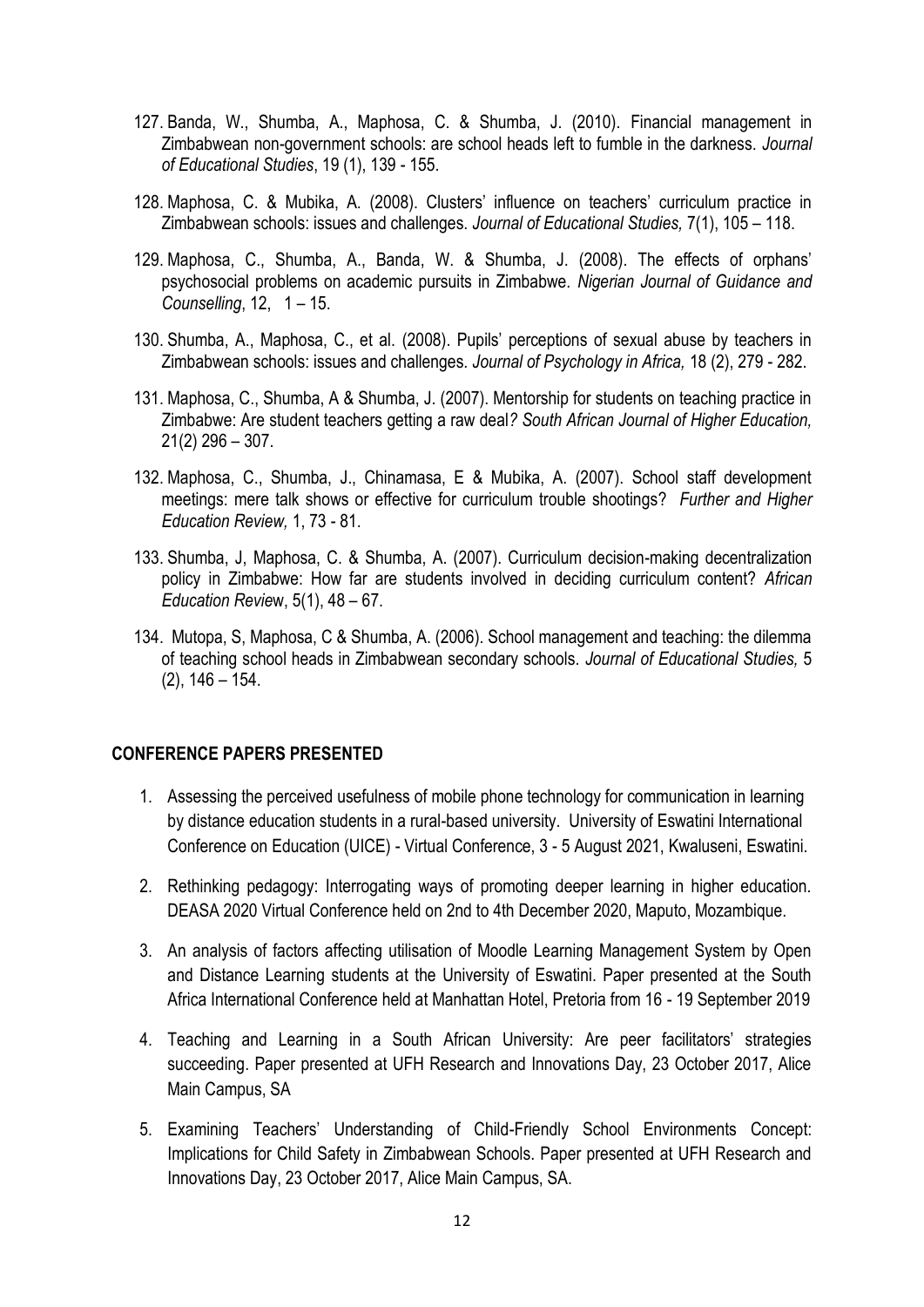- 6. Students" level of awareness of environmental education concept in social studies curriculum. UNISA ISTE Conference, 24 – 27 October, 2017, Kruger National Park, SA
- 7. Teachers" Level of Awareness of Environmental Education Concepts in Social Studies and Integrated Science Curriculum. Paper presented at the South Africa International Conference On "Rethinking Education in the 21st Century" held at Manhattan Hotel, Pretoria, SA, from 18 - 20 September 2017
- 8. Exploring factors hindering workplace learning for clothing fashion design students at one university of technology in Zimbabwe. AEDA 2017 Conference held at the Blue Waters Hotel, Durban, from 3 – 5 April 2017.
- 9. Assuring The Quality of Mentoring in Malawi's 1+1 Model of Initial Primary Teacher Education Programme: Implications for Teacher Development. Paper presented at the 8<sup>th</sup> Annual Teaching Practice Symposium, Riverside Sun Resort, Vaal, Johannesburg, 17 – 18 October, 2016
- 10. Pre-service teachers and technology integration into instruction: the case of some selected colleges of education in Ghana. Paper presented at the South Africa International Conference On "Towards excellence in educational practices" held at Manhattan Hotel, Pretoria from 19 - 21 September 2016
- 11. Exploring the recruitment and training of peer academic facilitators in a South African University. Paper presented at the South Africa International Conference on "Towards excellence in educational practices" held at Manhattan Hotel, Pretoria from 19 - 21 September 2016
- 12. Academic hurdles facing undergraduate students at one South African University. Paper Presented at the University of Fort Hare Centenary Conference held at UFH Alice Campus from 3 to 6 July 2016
- 13. Educational Leadership and its impact on social transformation. Paper Presented at the University of Fort Hare Centenary Conference held at UFH Alice Campus from 3 to 6 July 2016
- 14. Designing a Teaching and Learning Agenda in a University: Key Considerations. Paper presented at the University of Fort Hare Research Day at Alice Main Campus on 13 October 2015
- 15. Teacher work related stress in early childhood education: Coping Strategies. Paper presented at the South Africa International Conference on "Rethinking Teaching and Learning in the 21st century" held at Manhattan Hotel, Pretoria from 21 to 23 September 2015.
- 16. Exploring educators" preparedness in teaching Natural Sciences in rural junior secondary schools. Paper presented at the South Africa International Conference on "Rethinking Teaching and Learning in the 21st century" held at Manhattan Hotel, Pretoria from 21 to 23 September 2015.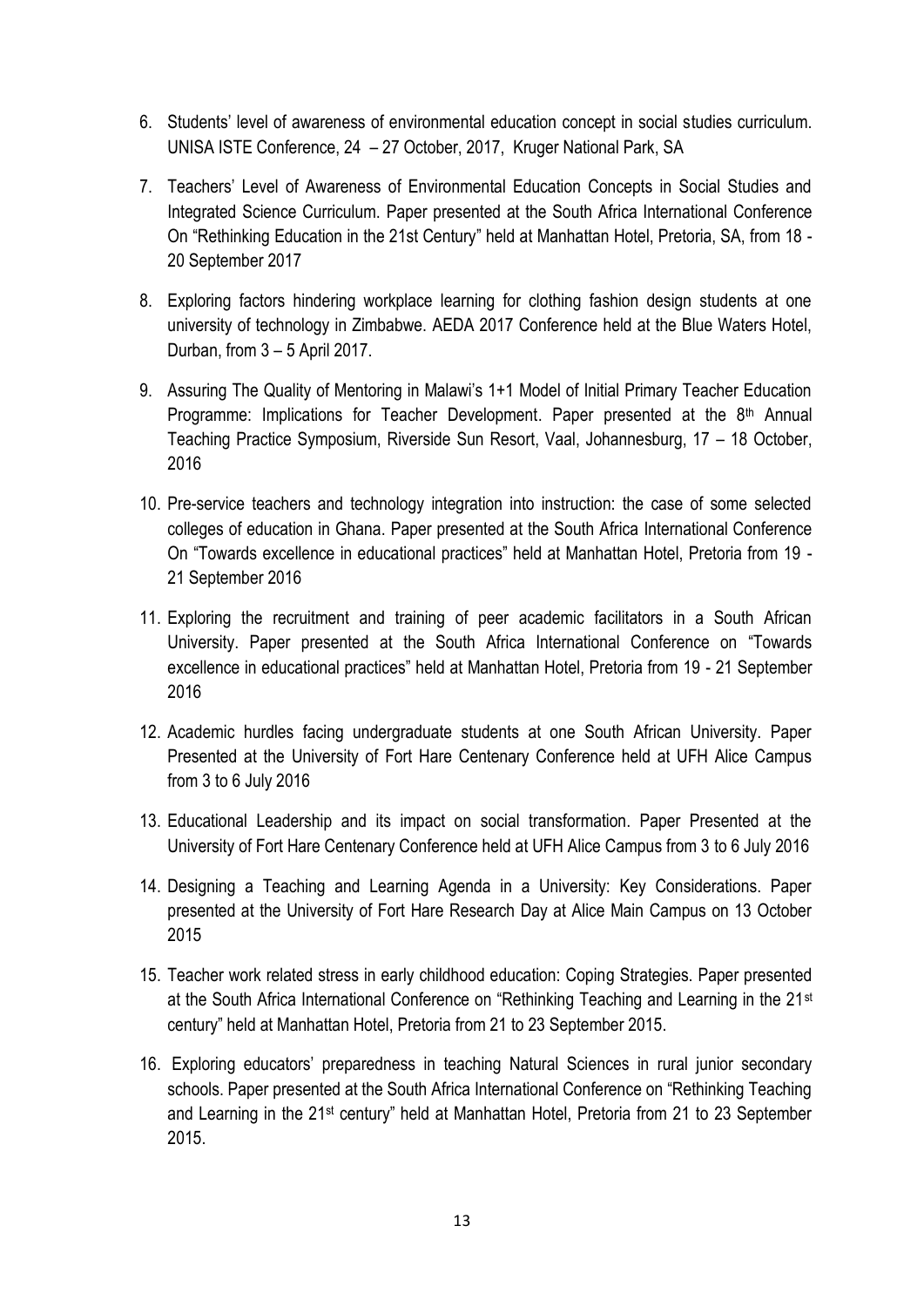- 17. Factors Influencing Trainee Teachers' Choice of Schools on Deployment after completion of training. Paper presented at the University of Fort Hare Research Day at Alice Main Campus on 6 October 2014.
- 18. Examining cultural factors affecting academic developers in performing staff development functions in three South African universities. Paper presented 8<sup>th</sup> Annual University Teaching & Learning Higher Education Conference held at the University of KwaZulu Natal, Edgewood Campus in Durban from 25 to 27 September 2014.
- 19. Demographic variables, work-stimulated stressors and coping strategies of pre-school educators: A discussion paper. South Africa International Conference On Education (SAICE 2014) 21st – 23rd September, 2014 Manhattan Hotel, Pretoria
- 20. Interrogating Students" Engagement in Academic Work in a Selected University in Zimbabwe. Paper presented at the U6 Consortium Conference held at the Cape Peninsula University of Technology in Cape Town from 5 to 10 September 2014.
- 21. Facilitation of Learning in the University: What Really Makes an Effective University Teacher? 16th Annual International Conference on Education 19-22 May 2014, Athens, Greece
- 22. Examining structural, cultural and agential factors affecting students' epistemological access in a South African university paper presented at the HELTASA Conference, hosted by UNISA in Pretoria from 27 to 29 November 2013.
- 23. Teacher Accountability in South African public schools: a call for professionalism from teachers. Walter Sisulu University 5<sup>th</sup> International Research Conference, East London South Africa 22 – 25 August 2012
- 24. Mentorship of student Teacher on Teaching Practice: Perceptions of Teacher mentors in Zimbabwean schools. Paper presented at the 38<sup>th</sup> Southern African Society for Education International Conference at the Central University of Technology, Free State, South Africa, 6 –8 October 2011.
- 25. Examining student-specific factors affecting PhD theses completion. Paper presented at the 2011 University of KwaZulu Natal  $4<sup>th</sup>$  Annual Teaching and Learning Conference at the Westville Campus, 26 – 28 September 2011.
- 26. Towards a transformative model of instruction for the 21st century university. Paper presented at the 2011 WSU Joint International Conference at the East London International Convention Centre, 17 – 19 August 2011.
- 27. In their own words: What learners say about possible approaches to minimize or end learner indiscipline in South African schools. Paper presented at the 2011 WSU Joint International Conference at the East London International Convention Centre, 17 – 19 August 2011.
- 28. Educators' disciplinary capabilities after the banning of corporal punishment in South African schools. Paper presented at the 2<sup>nd</sup> Annual Symposium on 'Discipline in South African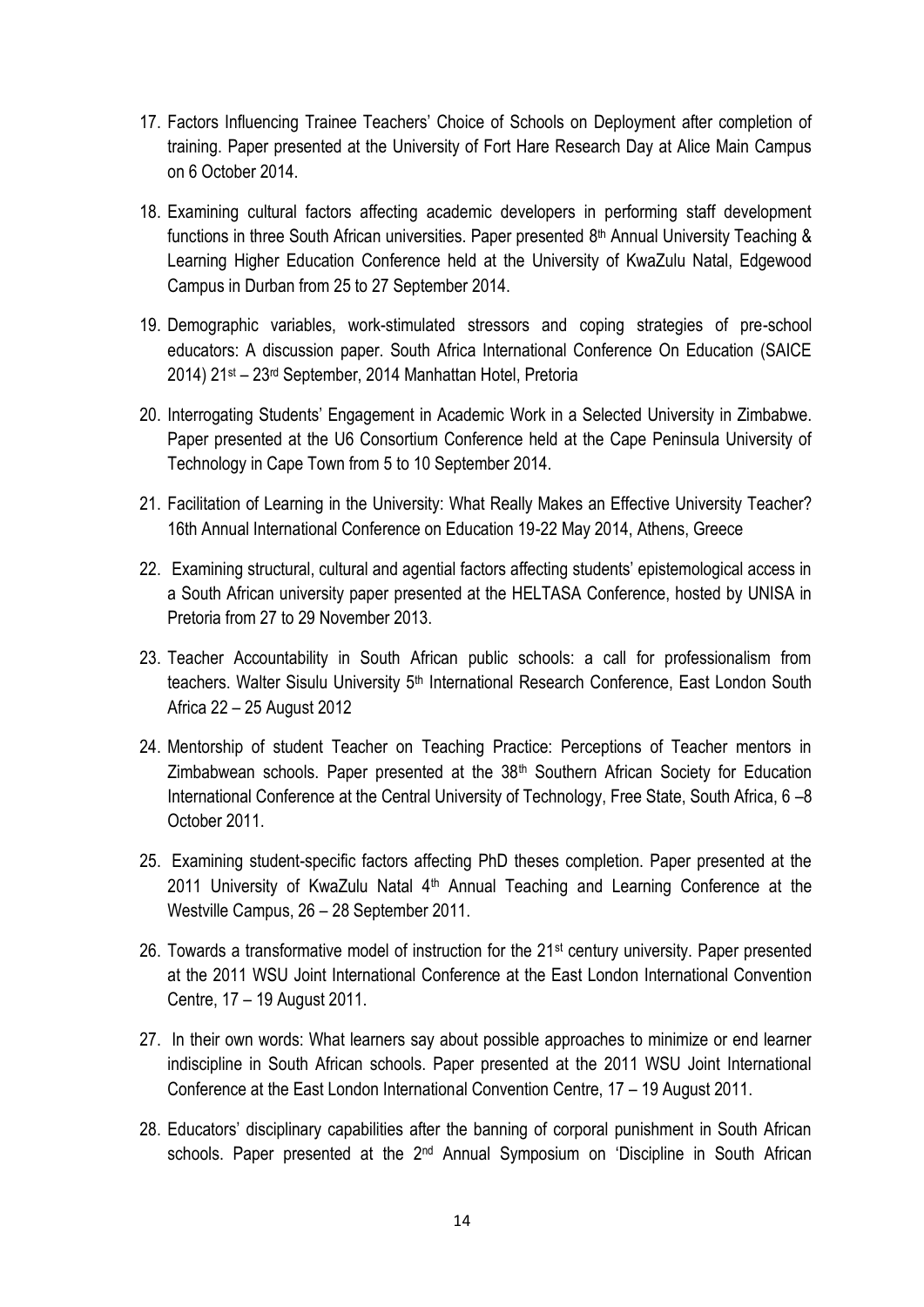Schools: Developing Respectful Relationships', 14 – 15 June, Colloseum Executive Hotel, Pretoria, South Africa.

- 29. Educators" and Learners" perceptions of the management of learner indiscipline in selected independent schools in Mthatha, South Africa. WSU International Research Conference under the theme "Enhancing Research Platforms for a Knowledge-based economy"- Mthatha, South Africa 18 – 20 August 2010.
- 30. Towards Preventive Approaches in the Management of Learner Indiscipline in schools, Barcelona, Spain 5 – 7 July 2010.
- 31. The Utility of Study Groups in Distance Learning DEASA Conference: Swaziland 2009.
- 32. Stakeholders" Perceptions on Effects and Effectiveness of Punishment-based disciplinary measures in selected schools in Mthatha District. WSU International Research Conference under the theme "Advancing knowledge for empowerment through innovations in research"- East London South Africa 27 – 30 August 2009.
- 33. School Heads Challenges in Financial Management 36<sup>th</sup> Southern African Society for Education (SASE) International Conference, East London, Eastern Cape, South Africa: 1-3 October 2009.
- 34. How to write a Research Proposal Zimbabwe Open University Regional Research Conference Chinhoyi, Zimbabwe: 13 July 2006.

## **SUPERVISION OF STUDENTS' DISSERTATIONS**

Successfully supervised **fifteen** PhD candidates to date.

| <b>Name</b>      | <b>Title</b>                                                                                                                                                            | Year | <b>Institution</b>                 |  |
|------------------|-------------------------------------------------------------------------------------------------------------------------------------------------------------------------|------|------------------------------------|--|
| Nehemiya Ndhlovu | Assessment of the innovative<br>An<br>measures                                                                                                                          | 2015 | Zimbabwe<br><b>Open University</b> |  |
|                  | employed by small to medium size independent<br>hotels in Harare, Zimbabwe.                                                                                             |      |                                    |  |
| Norman Rudhumbu  | The role of academic middle managers in the<br>planning and implementation of curriculum change<br>in private higher education institutions in Botswana                 | 2016 | University<br>of<br>Fort Hare      |  |
| Stephen Malatji  | Self-reflection practices of school-management<br>teams in the Capricorn District: towards a reflective<br>management strategy for South African schools.               | 2016 | οf<br>University<br>Fort Hare      |  |
| Magdaline Tangwe | Exploring the role of peer academic support<br>programmes in addressing the challenges faced by<br>first year students in one rural-based university in<br>South Africa | 2016 | University<br>0f<br>Fort Hare      |  |

### **PhD Students Successfully Supervised**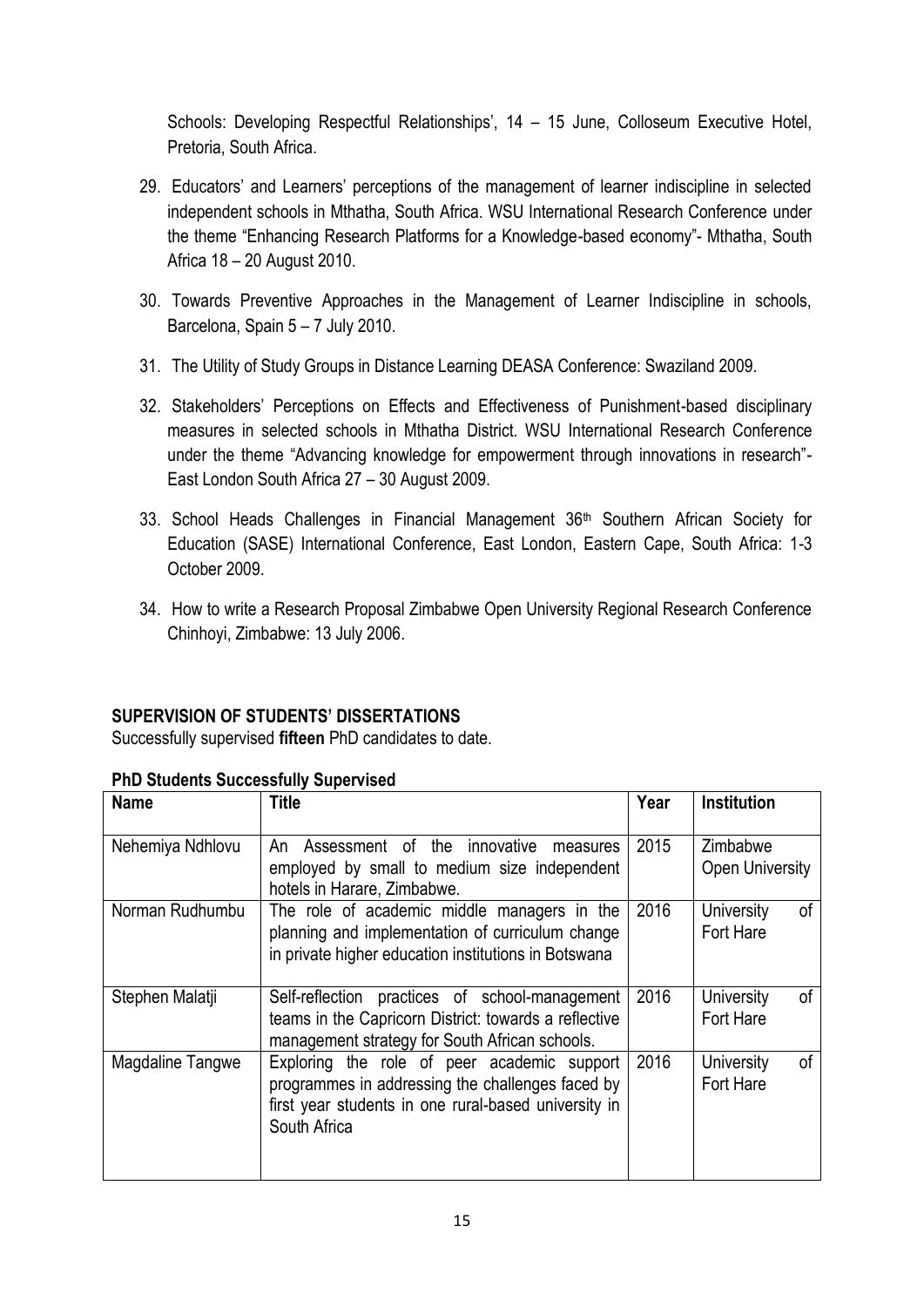| Luyanda Marhaya                    | Examining the implementation of foundational<br>provision programmes in a rural based university in<br>South Africa: Implications for student academic<br>development practices.                                  | 2016 | University<br>Fort Hare | of            |
|------------------------------------|-------------------------------------------------------------------------------------------------------------------------------------------------------------------------------------------------------------------|------|-------------------------|---------------|
| Tarirai Dandira                    | Clothing Fashion Design Student's workplace<br>learning experiences in a University of technology<br>in Zimbabwe: Towards an enhanced workplace<br>learning model.                                                | 2016 | University<br>Fort Hare | of            |
| Wiafe<br><b>Bernard</b><br>Akaadom | Assessing pre-service teachers' preparation for<br>technology integration in teaching and learning in<br>selected colleges of education in Ghana                                                                  | 2017 | University<br>Fort Hare | of            |
| Nokuthula Mthethwa                 | Assessment of the implementation of State-Led<br>Continuing Professional Teacher Development<br>(CPTD) in the Gert Sibande Education District of<br>Mpumalanga Province In South Africa                           | 2017 | University<br>Fort Hare | of            |
| Khethiwe Zendah                    | Examining teachers' role in the promotion of child-<br>friendly environments In Zimbabwean secondary<br>Implications For teacher professional<br>schools:<br>development                                          | 2017 | University<br>Fort Hare | of            |
| Cordelia Makasi                    | Implementation of the policy on religious equity In<br>public schools in the East London Education<br>district: towards a framework for religious diversity                                                       | 2017 | University<br>Fort Hare | $\mathsf{of}$ |
| Regina Stofile                     | Assessing institutional factors influencing student<br>retention in one comprehensive university in the<br>Eastern Cape province of South Africa                                                                  | 2018 | University<br>Fort Hare | of            |
| Tonderai<br>James<br>Zenda         | Examining the influence of teacher conduct on the<br>teaching and learning environment in Zimbabwean<br>secondary schools                                                                                         | 2018 | University<br>Fort Hare | of            |
| Tafirenyika Mafugu                 | Nutrition<br>of<br>Implementation<br>the<br>School<br>Programmes in selected high schools in Kwazulu<br>Natal Province: Implications for learners' health                                                         | 2018 | University<br>Fort Hare | of            |
| Nomaroma<br>Kumanda                | Examining strategies employed by teachers in<br>teaching Natural Sciences vocabulary to non-<br>English language speakers in selected junior<br>secondary schools in the East London Education<br><b>District</b> | 2019 | University<br>Fort Hare | $\circ$ f     |
| Jack Chipfiko                      | Implementation of continuous assessment in<br>selected high schools in Mpumalanga province:<br>Towards an enhanced assessment framework.                                                                          | 2019 | University<br>Fort Hare | 0f            |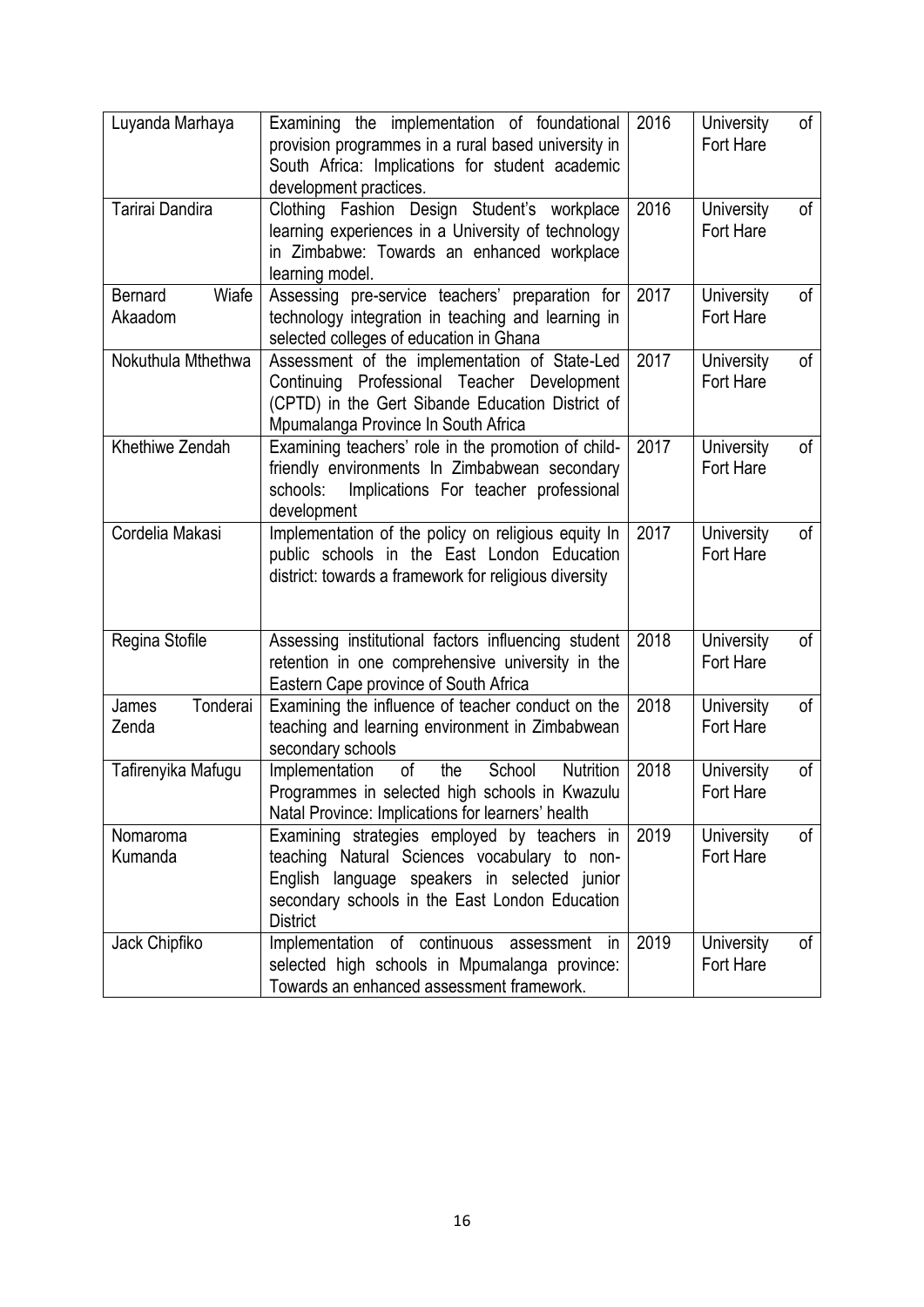#### **EXTERNAL EXAMINER EXPERIENCE**

External examiner in Curriculum Studies and Educational Management modules, dissertations and theses for the University of Fort Hare, Walter Sisulu University, University of South Africa and University of KwaZulu Natal from 2010.

#### **THESES AND DISSERTATIONS EXTERNALLY EXAMINED TO DATE PHD THESES EXTERNALLY EXAMINED**

- 1. Machida Simbarashe (2021). Experiential Learning of Family Business Owners and how it influences business sustainability in Masvingo Province in Zimbabwe. PhD - DUT
- 2. Mbongiseni Phenius Mhlongo (2019). Exploring Teacher Belief of Teaching and Learning and its Influence on Learner Performance. PhD - UKZN
- 3. Muremela Matodzi Grace (2019). Managing the recruitment of scarce skills subjects teachers in rural secondary schools of Mutale area in Limpopo Province. D. Ed. UNIZULU
- 4. Chonco, D.S. (2019). The effects of alternatives to corporal punishment ion maintaining learner discipline in secondary schools in the Kind Cetshwayo District. Province. D. Ed. UNIZULU
- 5. Francina Ndeutungu Keendjele (2019). Collaborative quality assurance in open and distance learning: a case study of Botswana and Namibian open and distance learning colleges. PhD - UNISA
- 6. Mashavave, W. (2018). Exploring gender differences in learning experiences of students studying Natural Sciences in selected high schools of Makonde district Zimbabwe. PhD – University of the Witwatersrand
- 7. Makumane, M.A. (2018). Educators' enactment strategies of the French Integrated Curriculum: An action research of Lesotho educators. PhD – UKZN
- 8. Jeffrey Siphiwe Mkhize (2018). Student engagement in the first year of study in undergraduate programmes in higher education. PhD - UKZN
- 9. Sanction Madambi (2017). Gender stereotyping in Mthatha High Schools: Implications for the attainment of gender equality. D.Ed - WSU
- 10. Jongikhaya Mvenene (2017). The implementation of indigenous knowledge systems in the teaching and learning of South African History: A case study of four Mthatha High Schools. D. Ed - WSU
- 11. Lloyd Chaurika Mabhoyi (2017). Narratives of at risk students in secondary schools in Zimbabwe. D.Ed UNISA
- 12. Sobekwa Jonguxolo (2017). Perceptions of circuit managers of female principals" managerial roles in the Mt Freire Education District of the Eastern Cape Province of South Africa. D.Ed UNISA
- 13. Stwebile Xolile (2017). Assessment strategies employed by teachers to improve teaching practices in primary schools in primary schools in the Mthatha Education District. D.Ed - WSU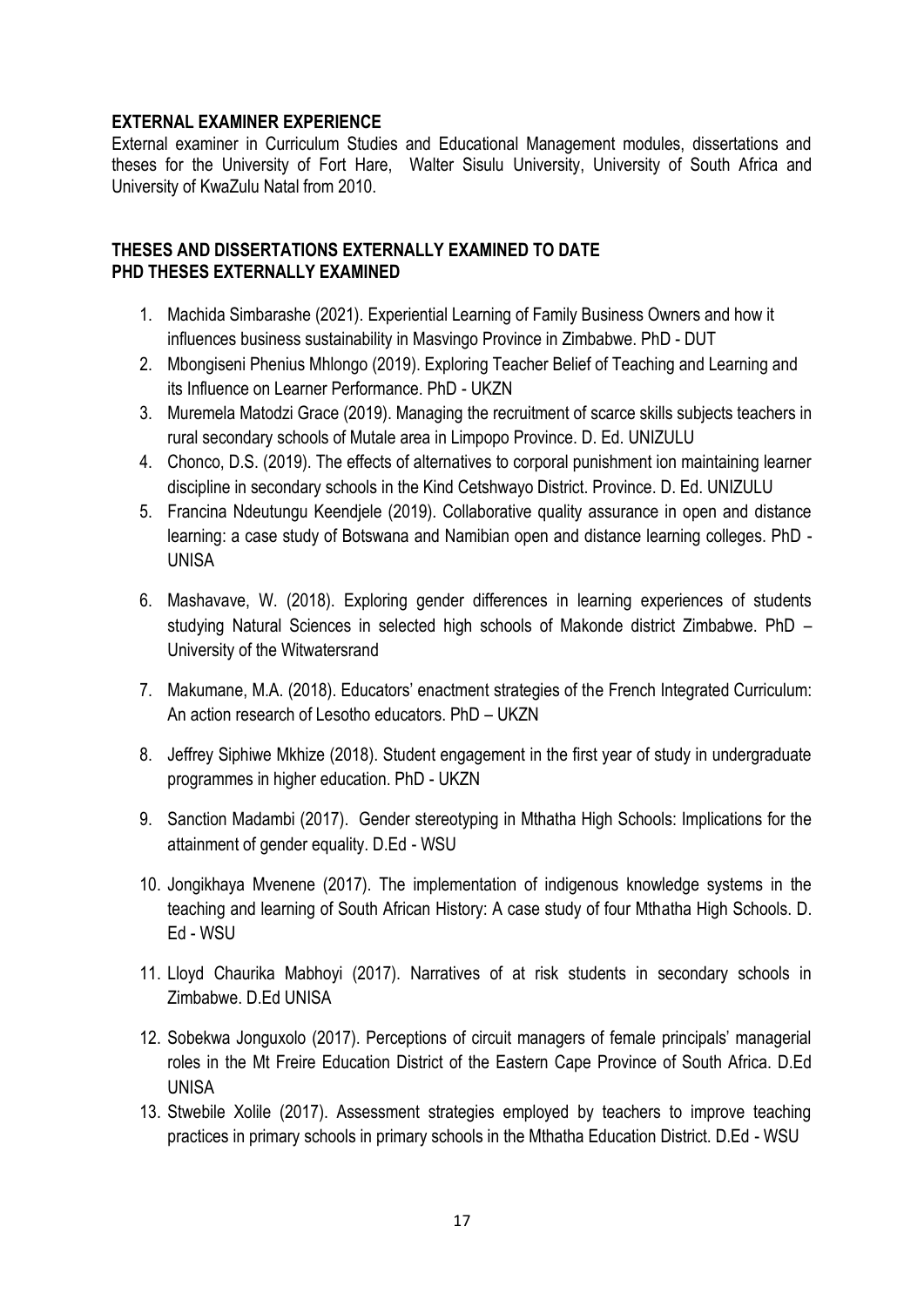- 14. Thabisa Maqoqa (2017). Guidelines for teaching in large classes in the Libode Education District of South Africa. D.Ed - WSU
- 15. Bulelwa Makena (2017). Strategies employed by language teachers in primary schools to instil the culture of reading among learners in the Qumbu Education District, Eastern Cape province of South Africa. D.Ed - WSU
- 16. Noloyiso Nongalo (2017). The implications of risks and vulnerability challenges for teaching and learning in Libode-Mega district rural schools, Eastern Cape, South Africa. D.Ed - WSU
- 17. Mpilo Sifuba (2016). An exploration of financial conscientiousness among School Governing Bodies and School Management Teams and its impact on boundary spanning management on selected section 21 high schools in the Eastern Cape Province. – D.Ed WSU
- 18. Saziwa Themba (2016). Facilitating metacognition in Mathematics teachers of the Oliver Reginald Tambo District Municipality, South Africa. – D.Ed WSU
- 19. Simango Benson (2016). An investigation into leadership styles employed at Zambia"s colleges of education. – D.Ed UNISA
- 20. Teklu Tafase Olkaba (2016). Globalisation and its impact on higher education policy in Ethiopia. – D.Ed UNISA
- 21. Mosibudi Harlold Maphoto (2016). State"s capacitation of school principals: A positivist reflection on the effectiveness of development programmes in Soshanguve Secondary Schools, Gauteng Province. - D.Ed UNISA
- 22. Zwelandile Vusumzi Nobanda (2015). Complementarity of curriculum design and development process and curriculum implementation in the South African Education system: A case study of Libode District of Education – D.Ed WSU
- 23. Kudakwashe Mapetere (2015). The Interactions between District and school-based instructional leadership practices for the History subject in the Zaka District of Zimbabwe – PhD University of Free State
- 24. Petrus Makganye Tlhapi (2015) Management of discipline in a post corporal punishment environment: case study of primary schools in the informal settlements in the North West Province – D.Ed UNISA
- 25. Maqhubela Vuyokazi (2015). Collaborative Governance as an essential element for effective functioning in junior secondary schools - DEd WSU
- 26. Aboagye Winfred Dwamena (2015). Language learning strategies of Walter Sisulu University students at the Potsdam Campus - DEd WSU
- 27. Mziwoxolo Krexe Richmond (2015). An assessment of the effectiveness of adult basic education and training provision in the Eastern Cape – DEd WSU
- 28. Ngmenkpieo Frederick (2015). The effectiveness of instructional strategies in diverse classrooms in the education district of East London – DEd WSU
- 29. Mngomezulu Samukelisiwe Dorothy (2015). Academic intervention experiences of "at risk" students: A case of an undergraduate programme in a South African University - PhD UKZN
- 30. Rousseau Riana (2014). Teaching English as a second or foreign language to adults in Qatar: Exploring gender differences in language acquisition – PhD UNISA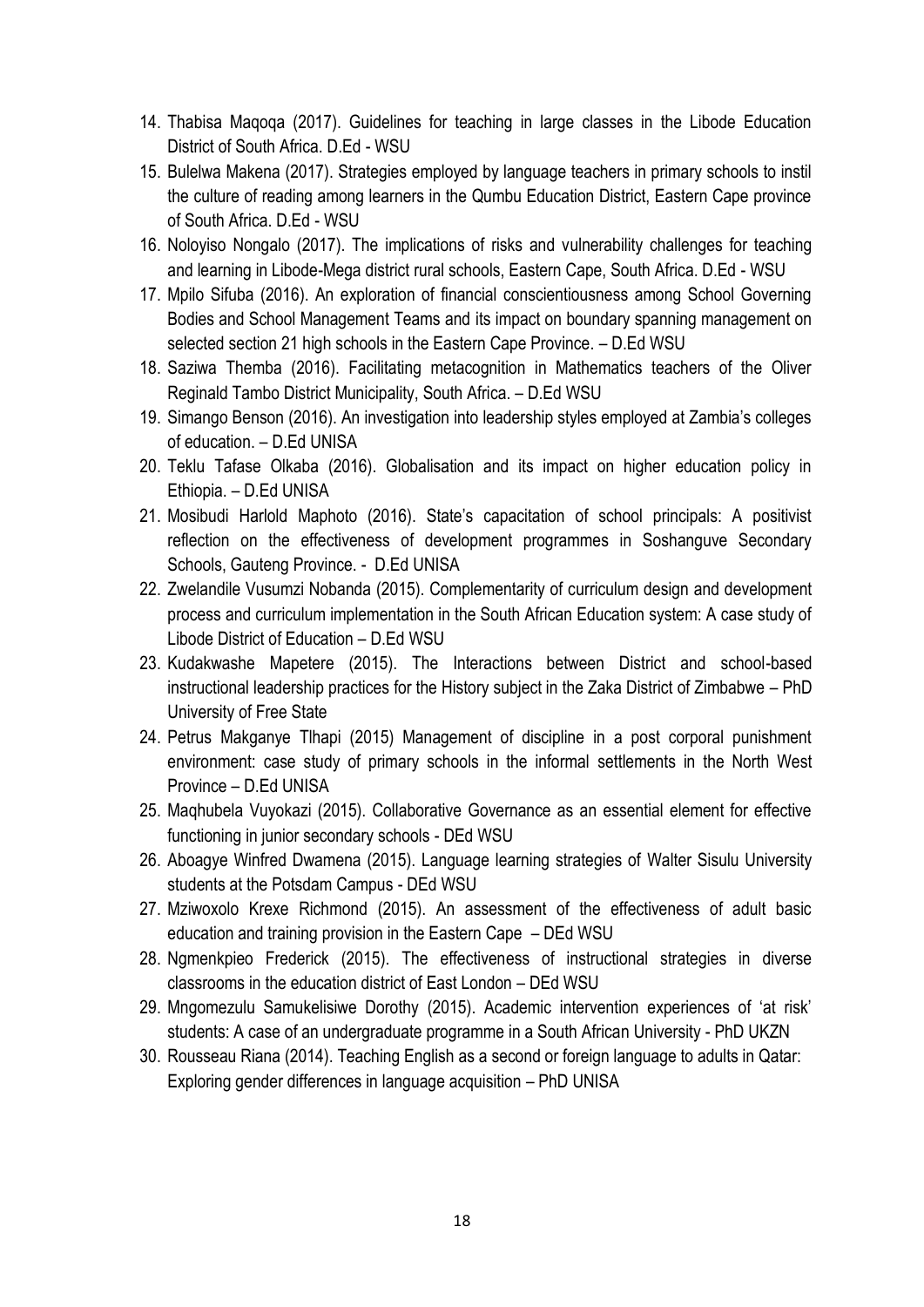#### **MASTERS DISSERTATIONS EXTERNALLY EXAMINED**

- 1. Nkqeto Nobuntu Precious (2019). Foundation Phase Teachers" Formative Assessment Practices In An Overcrowded Classroom: A Case Study of Two Primary Schools In Pinetown District M.Ed - UKZN
- 2. Mngoma Sboniso Pius (2019). Exploring teachers' experiences of teaching Natural Science in grade seven in Mafukuzela Gandhi Circuit M.Ed - UKZN
- 3. Ntuli Yvone Buyisile (2018). Exploring teaching strategies used by Grade 4 teachers when teaching English First Additional Language in primary schools under Gingindlovu Circuit at Macambini. M.Ed - UKZN
- 4. Ndlovu Vusumuzi Prince (2018). Experiences of Grade 9 teachers teaching Financial Literacy (Accounting) in Zululand District schools. M. Ed - UKZN
- 5. Mkululi Lele (2017). An Investigation into the challenges encountered by Grade 7 learners in essay writing: a case study of a selected school in Mthatha District. M.Ed - WSU
- 6. Simbongile Gxagxisa (2017). The effects of parental involvement in the governance of junior secondary schools in the Mthatha district of the Eastern Cape of South Africa M.Ed - WSU
- 7. Mahlangeni Iviwe (2017). Exploring HIV and AIDS workplace programmes in the Tourism Industry of Nelson Mandela Bay Municipality. MPhil - NMMU
- 8. Une De Lange (2017). An exploration of the processes that encourage HIV and AIDS affected Basotho female adolescent resilience in Sedibeng West in the Vaal Triangle area of the Gauteng Province. NMMU – M. Phil
- 9. Mukai Turugare (2017). The Integration of technology in higher education in Lesotho: Challenges and opportunities M. Ed – Botho University
- 10. Etuna Megameno Ashipala (2017). Quality Assurance practices in Namibian Higher Education Institutions M. Ed – Botho University
- 11. Enock Bokombe Neko (2017). Factors affecting academic performance of undergraduate students in the Faculty of Computing: A case of Botho University. M. Ed – Botho University
- 12. Sreedevi Sankara Iyer (2017). An assessment framework for effective development of problemsolving skills in Botho University students. M. Ed – Botho University
- 13. Ntombizonke Phidelia Mqadi (2017). Exploring Grade 3 teachers Mathematics assessment strategies: a case study of three schools. M.Ed - UKZN
- 14. Willem Frederik Krugel (2017). Exploring post-training supervisory support in enhancing transfer of training in the private sector. M.Ed - UNISA
- 15. Chiliza Sandisiwe Eunice (2016). Exploring foundation phase educators" experiences on parental involvement in their children's education: a case study of a township school in KwaZulu Natal – M.Ed -KZN
- 16. Mongezi Susani (2016). Challenges facing the teaching and learning of Accounting in Secondary schools of the Mthatha Education District - WSU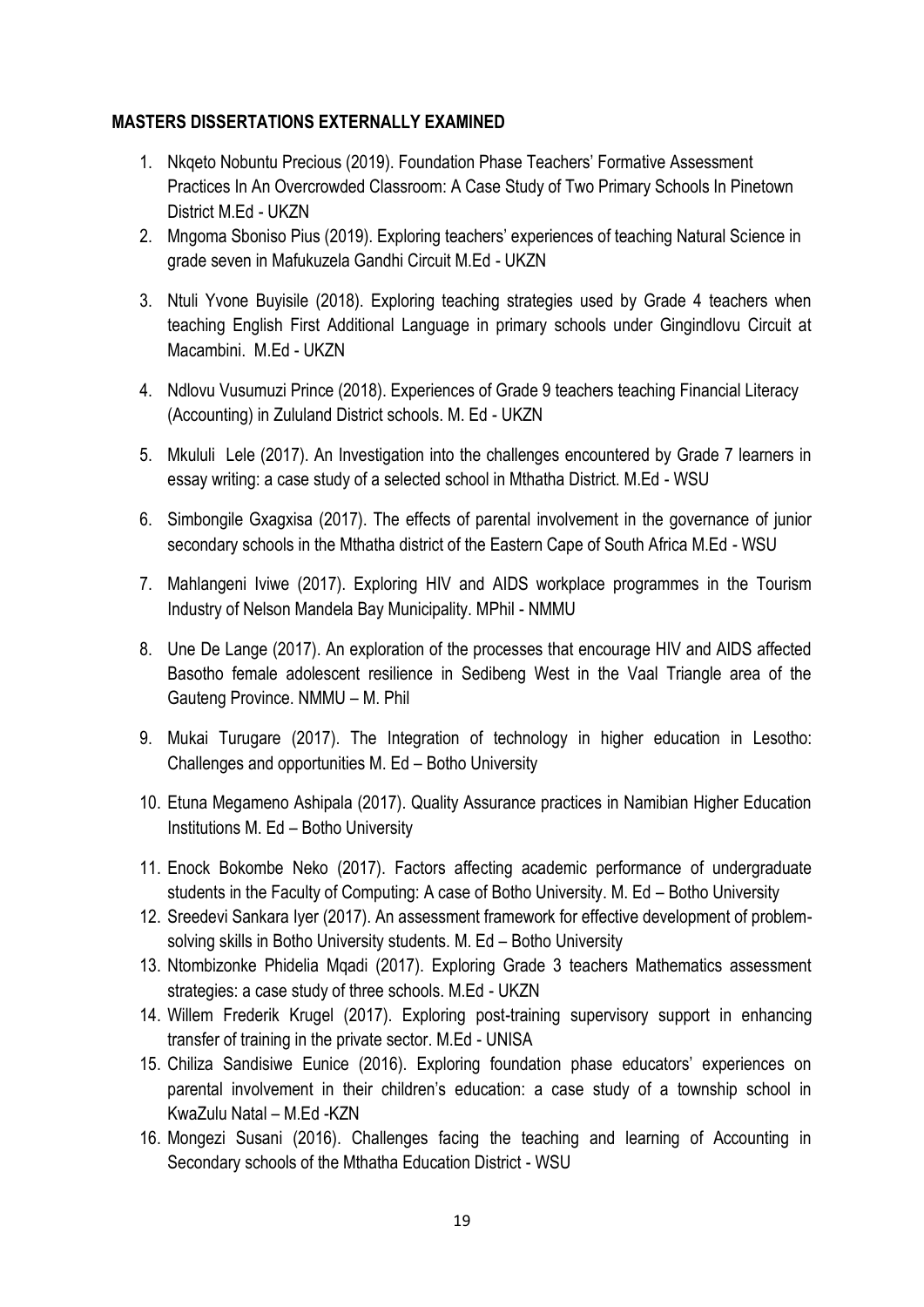- 17. Tawiah Sampson (2016). The effect of Adult Basic Education and Training on rural economic development of women in Lusikisiki District, South Africa - WSU
- 18. Songca Lynette Zukiswa (2016). Challenges faced by School Governing Bodies in Qumbu Schools. - WSU
- 19. Ndlovu Gideon (2016). The Factors that affect the implementation of curriculum in the secondary schools of Mount Fletcher in the Eastern Cape – WSU.
- 20. Dlamini Nomkuthula Thembelihle (2016). Learners" perceptions towards feedback in Accounting Education: a case study of a high school in Umlazi District- UKZN
- 21. Booi Sharpy (2016). The relationship between primary school teachers' resistance to curriculum reform and school effectiveness in the Dutywa District of Education- WSU
- 22. Tamsanqa Kabalaza (2016). Management strategies for motivation of teachers towards improvement of learner performance in high schools in the Ngqeleni sub-district of the Eastern Cape. M.Ed- WSU
- 23. Zwane Sifiso Lungile (2016). Teacher training for inclusivity at selected schools in Gege Branch of schools, Swaziland – M.Ed UNISA
- 24. Eunice Sedya Ramokgopa (2016). Challenges facing members of School Management Teams in the implementation of new disciplinary measures in secondary schools in Capricorn district.- M.Ed University of Limpopo
- 25. Thekelo Walter Sehlapelo (2016). Investigating factors that motivate teachers to teach after normal working hours: A case study in the Capricorn district of Limpopo. – M.Ed UNISA
- 26. Mbotho Tholakele Susan (2016). Exploring the challenges teenage mothers encounter when re-enrolling at a high school in the rural area of Port Shepstone.- M.Ed UKZN
- 27. Gagela-Bam Fungiwe Helen (2015). An investigation into whether Section 21 school funds are directed towards achieving their intended purpose in selected schools in the Libode-Mega district - WSU
- 28. Tini Nomalinge Cora (2015). Investigating job satisfaction/dissatisfaction amongst teachers in the Dutywa District of the Eastern Cape Province - WSU
- 29. Mathola Thembile (2015). The roles of principals and school governing bodies for effective schools: case studies of two schools in the Ngqeleni district of education – M.Ed WSU
- 30. Dandala Nokhanyo (2015). Relationship between the performance of learners in foundation phase phase and the intermediate phase in Mt Frere district, Eastern Cape. M.Ed WSU
- 31. Dlamini Isabel Sphiwe (2015). An investigation into the role of principals in creating a culture of teaching and learning in secondary schools in the Manzini district, Swaziland – M.Ed UNISA
- 32. Meyiwa Buyisiwe Patricia (2015). An exploration of Grade 8 teachers' experiences in teaching financial literacy in Economic Management Sciences: A case study of a township school in Pinetown, Kwazulu Natal Province – M.Ed UKZN
- 33. Msomi Xolisile Adelaide (2015). Experiences of grade 12 educators in teaching Auditing aspect of the Accounting curriculum in Burlington circuit of Umlazi district - M.Ed UKZN
- 34. Mbangeni Gidwell Monwabisi (2014). Perceptions of junior secondary school educators and learners on the impact of overcrowding in classrooms on learner performance – M.Ed WSU
- 35. Majozi Thandi Rachel (2014). Exploration of teachers attitudes towards parental involvement in their children"s learning in a primary school in Pinetown District – M.Ed UKZN
- 36. Vokwana Lucia Nolundi (2014). An investigation into the challenges encountered by schools in the implementation of the Integrated Quality Management System (IQMS) in the Mthatha Education District: A case study of one schools – M.Ed WSU